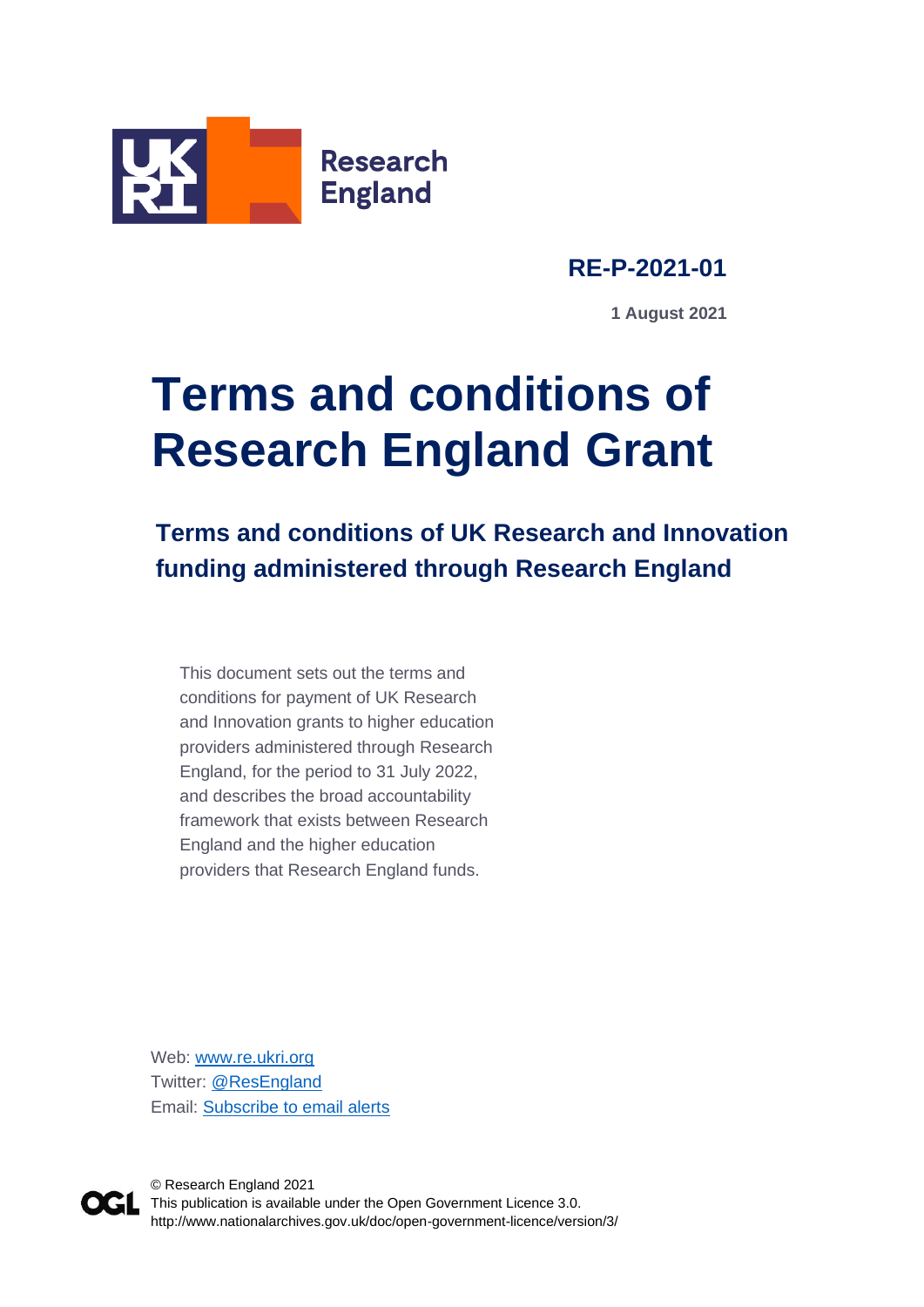

# **Contents**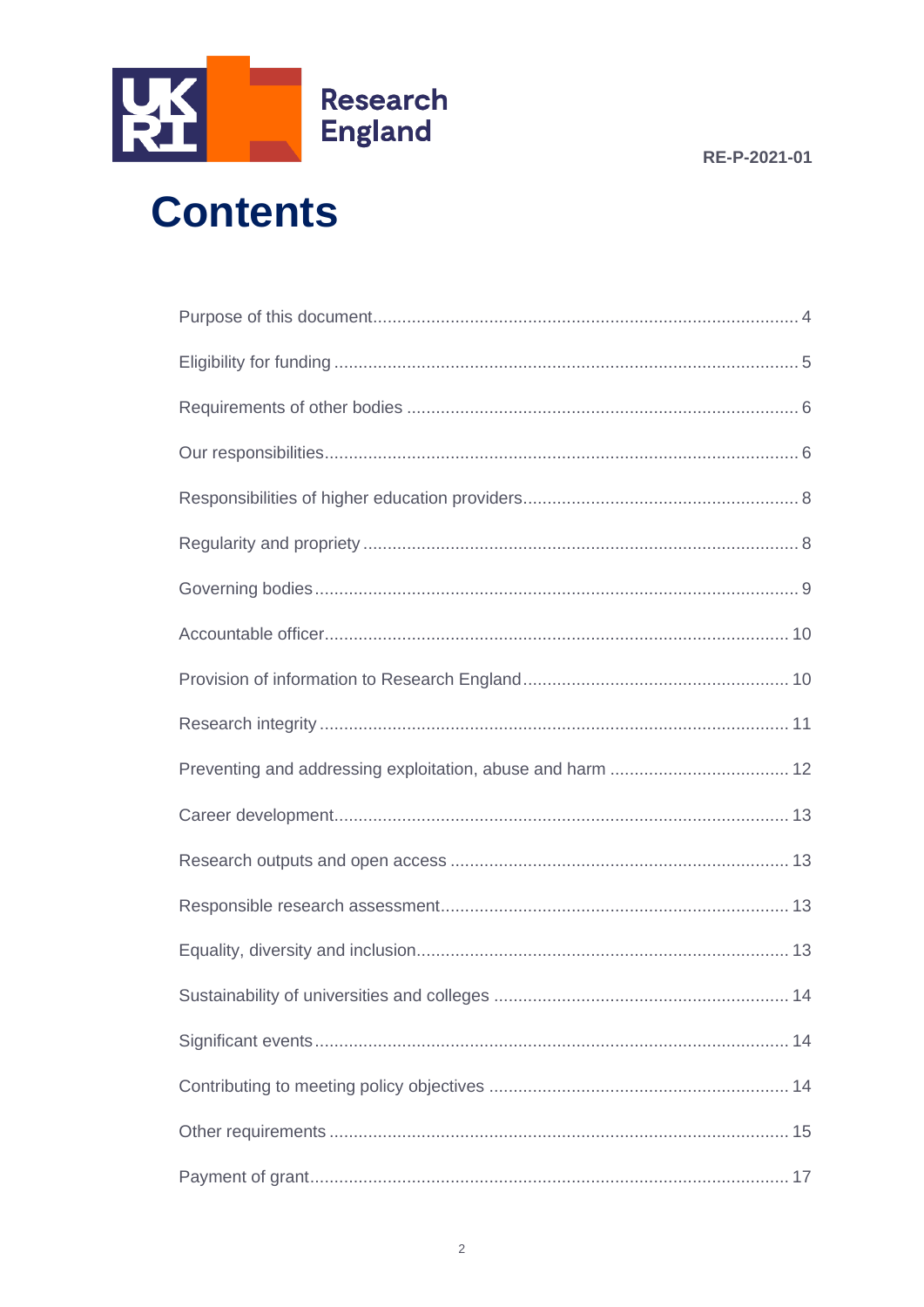

| RE-P-2021-01 |  |  |
|--------------|--|--|
|              |  |  |

| Freedom of Information Act 2000 and Environmental Information Regulations |  |
|---------------------------------------------------------------------------|--|
|                                                                           |  |
|                                                                           |  |
|                                                                           |  |
|                                                                           |  |
|                                                                           |  |
|                                                                           |  |
|                                                                           |  |
|                                                                           |  |
|                                                                           |  |
|                                                                           |  |
|                                                                           |  |
|                                                                           |  |
|                                                                           |  |
|                                                                           |  |
|                                                                           |  |
|                                                                           |  |
|                                                                           |  |
|                                                                           |  |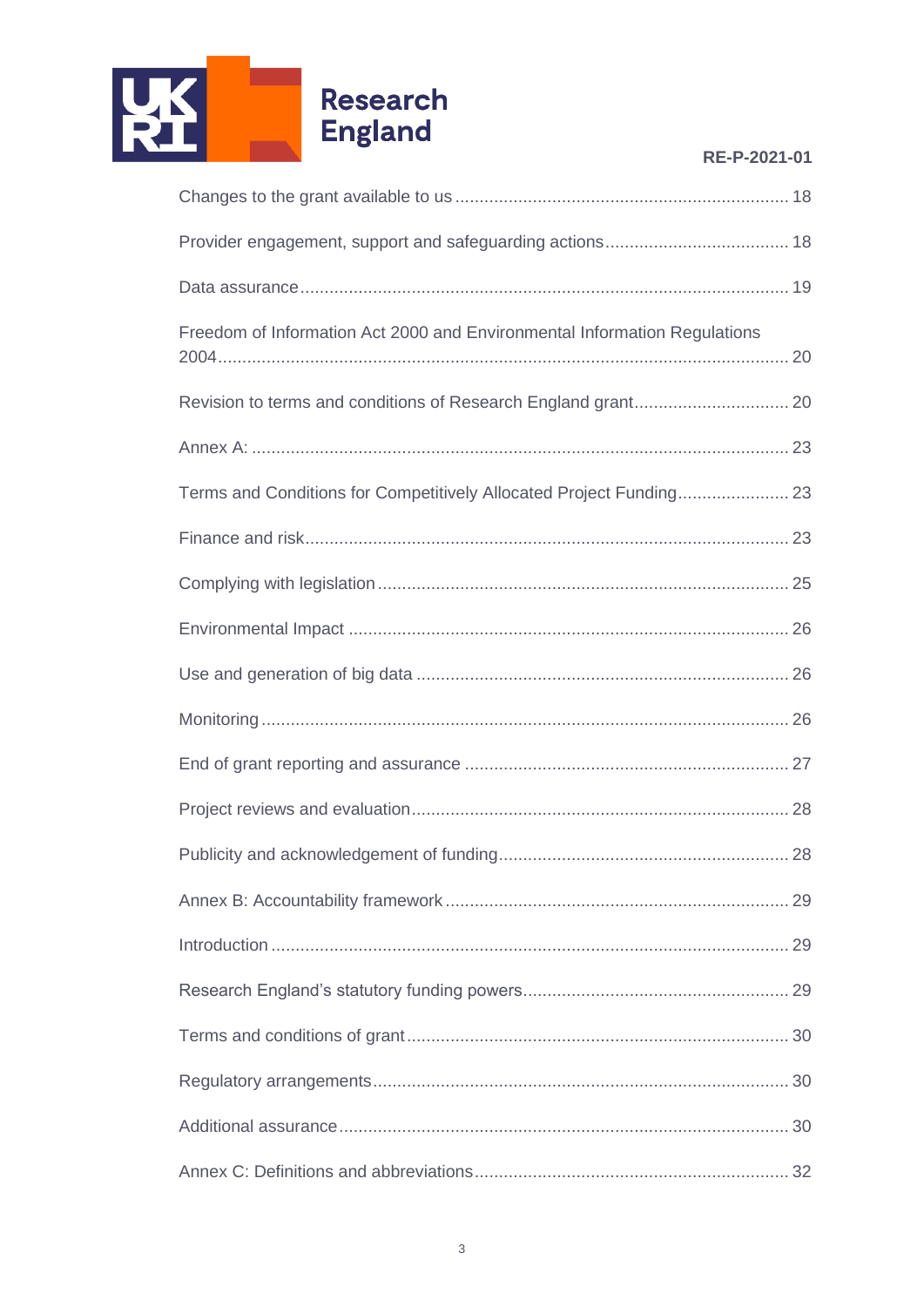

# **Terms and conditions of Research England grant**

| <b>To</b>                               | Heads of Research England-funded higher education<br>providers |
|-----------------------------------------|----------------------------------------------------------------|
| Of interest to those<br>responsible for | Finance, Governance                                            |
| <b>Reference</b>                        | RE-P-2021-01                                                   |
| <b>Publication date</b>                 | 1 August 2021                                                  |

# <span id="page-3-0"></span>**Purpose of this document**

- 1. The terms and conditions of Research England grant (the 'terms and conditions') set out the formal relationship, in the form of terms and conditions made under section 97 of the Higher Education and Research Act 2017, between UK Research and Innovation (UKRI) and the higher education providers that it funds, and their governing bodies and accountable officers. References to Research England (and 'we', 'us', 'our') in these terms and conditions relate to UKRI functions that are to be exercised by its Research England council<sup>1</sup>, under the Section 97 of the 2017 Act.
- 2. These terms and conditions underpin the funding we provide to higher education providers and describes the assurance we rely on in discharging our funding responsibilities. These terms and conditions also reflect UKRI's responsibility to provide annual assurances to Parliament that:
	- funds provided to us are being used for the purposes for which they were given (regularity)

<sup>1</sup> Research England is established as a committee in law.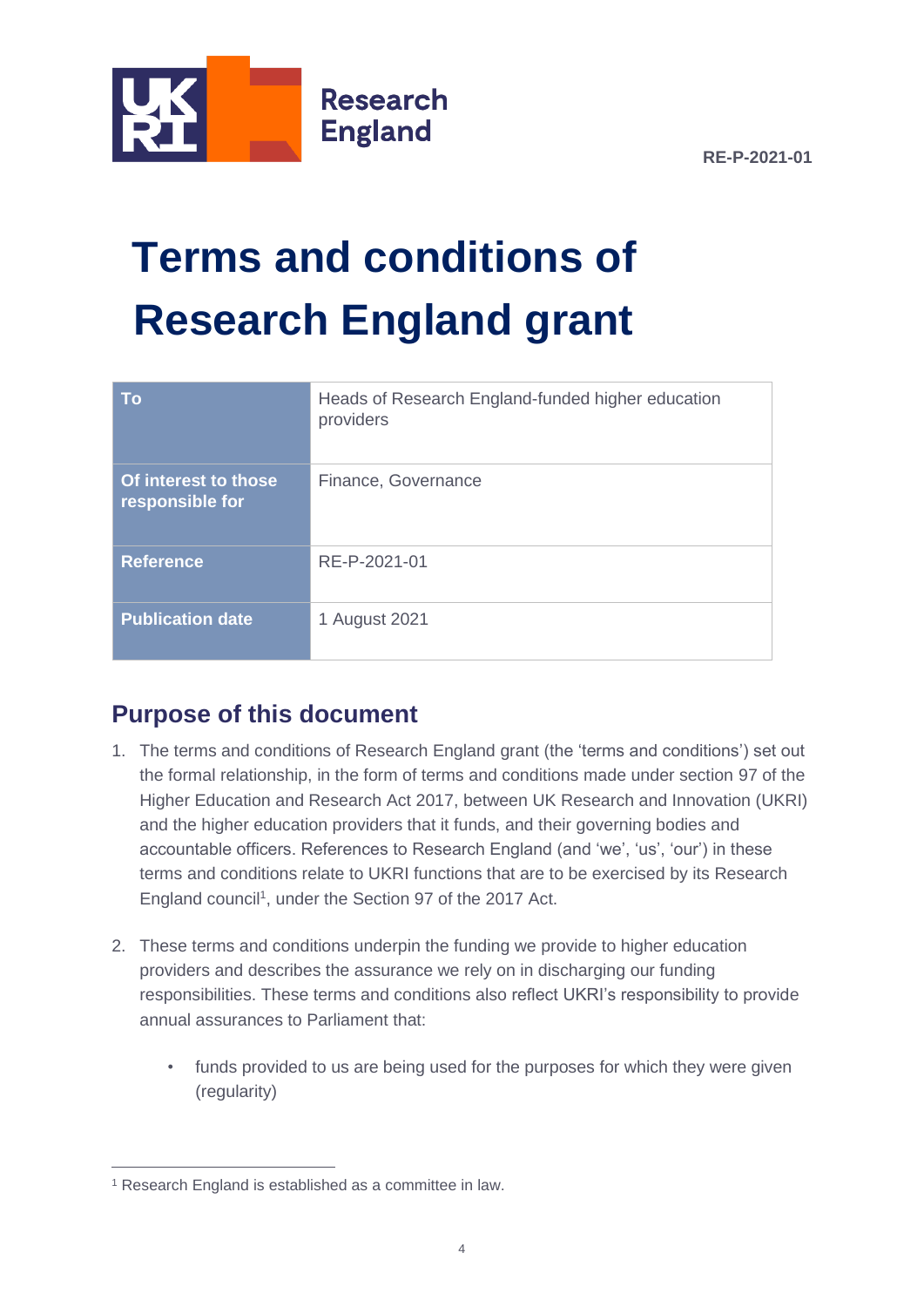

- risk management, control and governance in the higher education (HE) sector are effective (propriety)
- economy, efficiency and effectiveness are being achieved (value for money).
- 3. These terms and conditions apply from 1 August 2021. Until that date, the terms and conditions of Research England grant published in August 2020 (RE-P-2020-04) continue to apply. If you have received an award under the old terms and conditions but not yet received all payments due under that award, those terms and conditions continue to apply in respect of that award unless you agreed to abide by updated terms and conditions when you accepted that award, in which case these terms and conditions replace their predecessors. We do not envisage that the approach set out in this document will have any material impact on holders of existing awards.
- 4. In this document, and elsewhere in Research England documentation, the term higher education provider is used to refer to
	- a. higher education providers receiving funding from Research England in line with regulatory arrangements in the transitional period;
	- b. Higher education providers that are registered with the Office for Students (OfS) and receive Research England funding from 1 August 2021.
- 5. The terms and conditions set out the mandatory requirements placed on higher education providers as conditions of grant.
- 6. These terms and conditions are intended to work alongside and complement any additional terms and conditions that may be issued in relation to separate Research England or UKRI administered grants or discrete funding streams<sup>2</sup>.
- 7. Higher education providers are bound by the requirements of their charter and statutes (or equivalent) and by the law relating to their charitable status. This document does not supersede those requirements but is intended to complement and reinforce them.

# <span id="page-4-0"></span>**Eligibility for funding**

8. For a provider to be eligible for grant funding from Research England, it must meet the following criteria:

<sup>2</sup> https://www.ukri.org/funding/information-for-award-holders/grant-terms-and-conditions/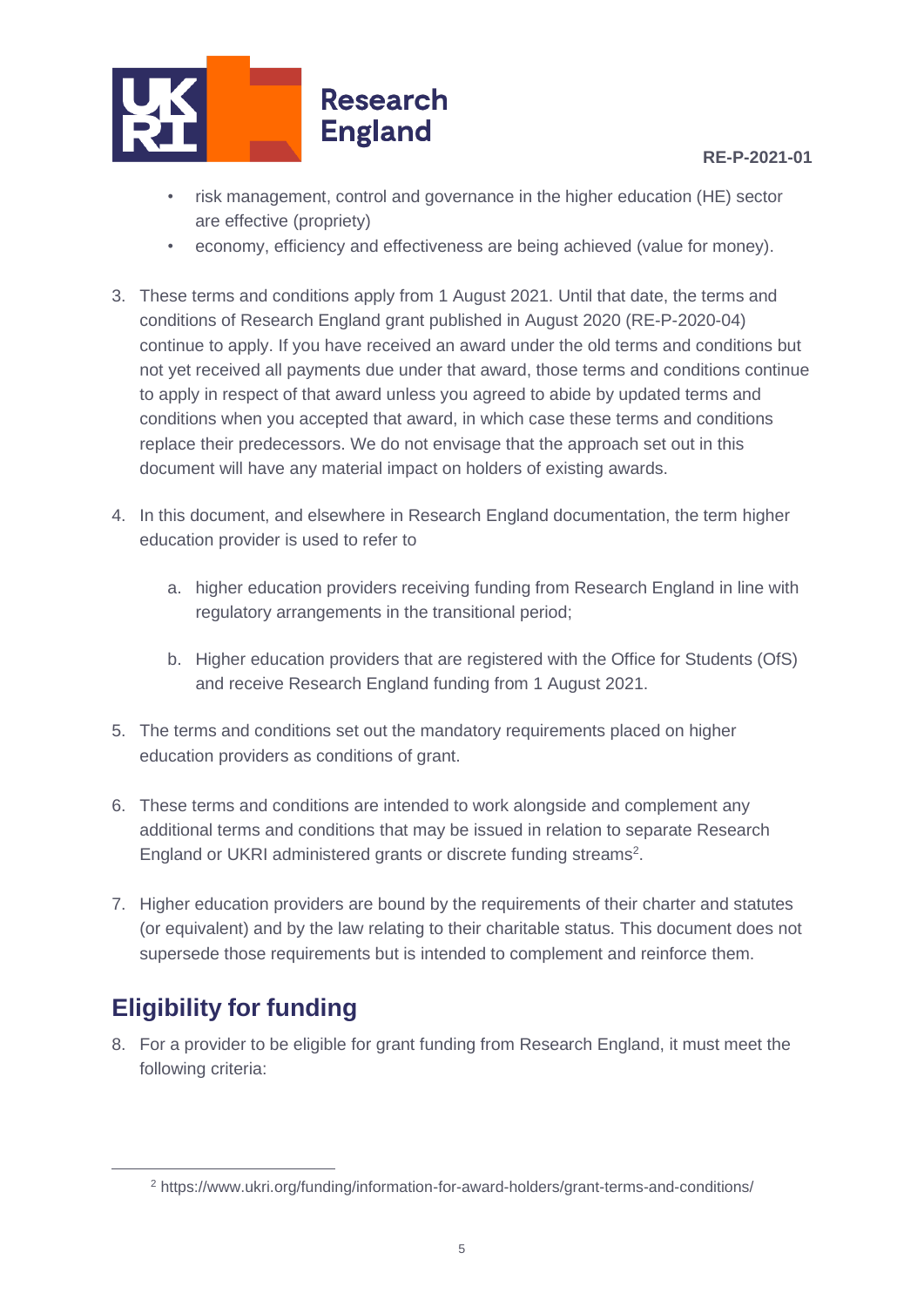

- a. The provider must be registered with the OfS in the Approved (fee cap) category of the OfS's register. This includes continuing to meet the OfS's ongoing conditions of registration.
- b. The provider must be undertaking research and related activities<sup>3</sup>
- c. The principal though not necessarily exclusive aim of the provider's research activity should be the creation of new knowledge which is made freely available to all.
- 9. If a provider ceases to meet these criteria, then Research England reserves the right to terminate any funding arrangements and may require repayment of funds disbursed (see paragraph 70).

# <span id="page-5-0"></span>**Requirements of other bodies**

10. Higher education providers must ensure that their use of funding is compliant with any legislation applicable in the United Kingdom on or after 1 January 2021 that regulates the granting by a public sector body of any advantage which threatens to or actually distorts competition in the United Kingdom and/or any other country or countries ("UK Subsidy Control Framework"). Providers must inform Research England of any breach as soon as this becomes known to them. Providers acknowledge that if they breach any applicable legislation, UKRI may be required to recover some or all grant funding, together with interest.

# <span id="page-5-1"></span>**Our responsibilities**

- 11. Research England provides grant funding for the undertaking of research and related activities (as defined in paragraph 12), by those higher education providers eligible to receive Research England grant funding. The eligibility criteria are set out in paragraph 8 above.
- 12. Our grants to higher education providers are to fund certain activities defined by the Higher Education and Research Act 2017, 97(2). These are:
	- a. the undertaking of research into, or knowledge exchange in relation to, science, technology, humanities or new ideas by the provider;

<sup>3</sup> Including knowledge exchange.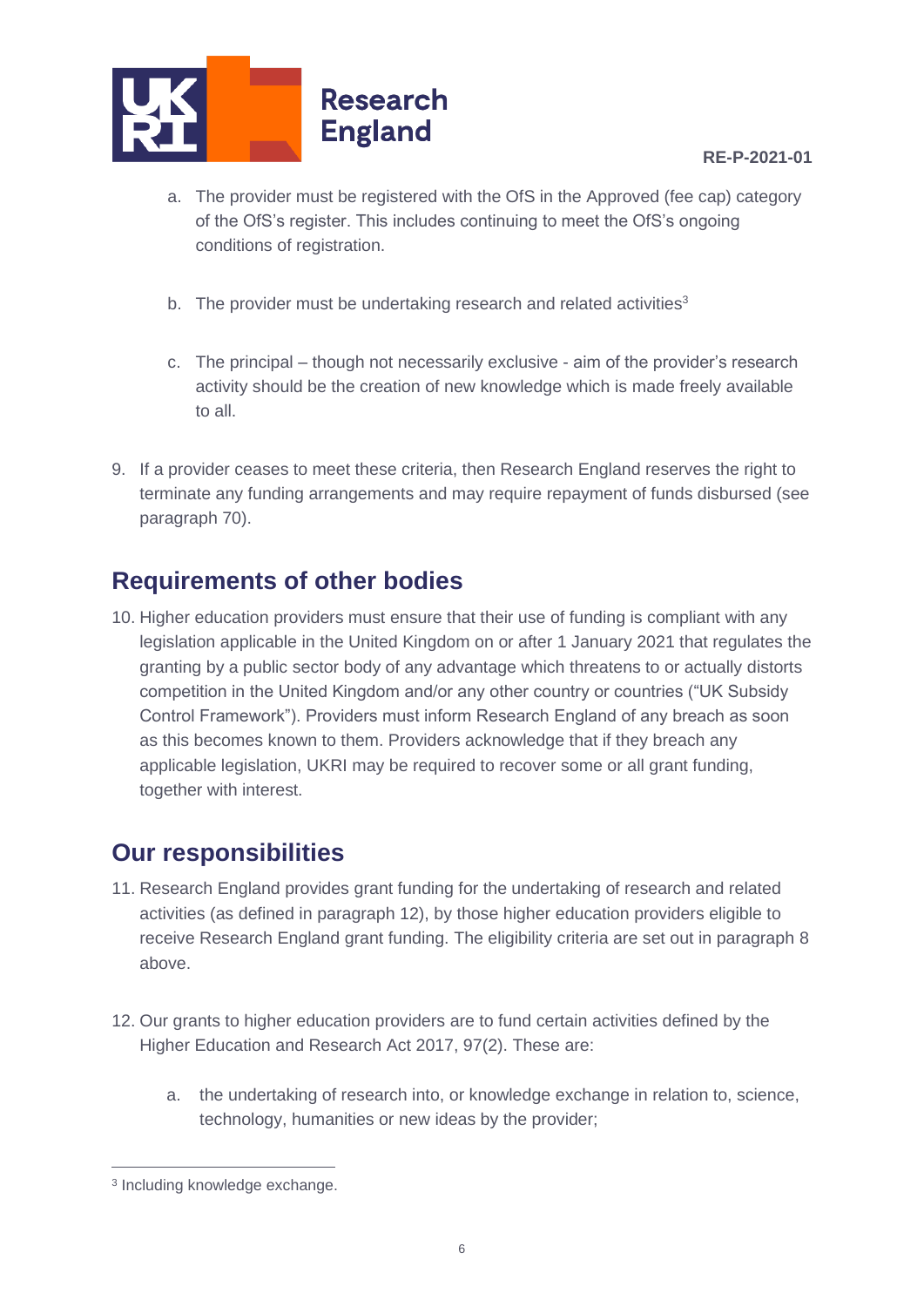

- b. the provision of facilities, or the carrying out of other activities, by the provider which its governing body considers it is necessary or desirable to provide or carry out for the purposes of, or in connection with, research into, or knowledge exchange in relation to, science, technology, humanities or new ideas.
- 13. We will endeavour to work with higher education providers and others in the higher education sector to the highest standards of openness, integrity and consistency expected of public sector bodies. We recognise that higher education providers are autonomous bodies and acknowledge that they accept that they are accountable for the funding they receive. We will not ask for information that we already have, and as far as possible we will rely on data and information that higher education providers have produced to meet their own needs. We will make regulation efficient and effective and seek to ensure that its benefits outweigh the costs to higher providers, ourselves and other parties.
- 14. We will work with the OfS and others as appropriate to minimise where possible duplication of regulatory activity. Where we place reliance on information provided to the OfS or others in ensuring accountability for our funding, we will make our own regulatory judgements. These may differ from those of the OfS for reasons including:
	- The nature of the information means that it affects the integrity of Research England funding or processes to a different extent to OfS funding and processes
	- The nature and characteristics of the provider's activity mean that the impact of any action on research and knowledge exchange activities in English higher education is different to its impact on matters of concern to OfS.
- 15. We will respect commercial confidentiality within the constraints of the Freedom of Information Act 2000 and our own obligations to Parliament and under the framework document with our sponsor department.
- 16. Under the Higher Education and Research Act 2017, Research England has assumed certain responsibilities from the former Higher Education Funding Council for England (HEFCE). The OfS has assumed other responsibilities from HEFCE (relating to teaching and related activities) and those of the Director of Fair Access to Higher Education. Research England and the OfS will, individually or together as they consider appropriate, continue to monitor compliance with the former HEFCE terms and conditions of grant and take action against providers that are found to be in breach of them. This includes (but is not limited to) recalculating and adjusting grants previously announced where these are found to have been informed by incorrect data from providers.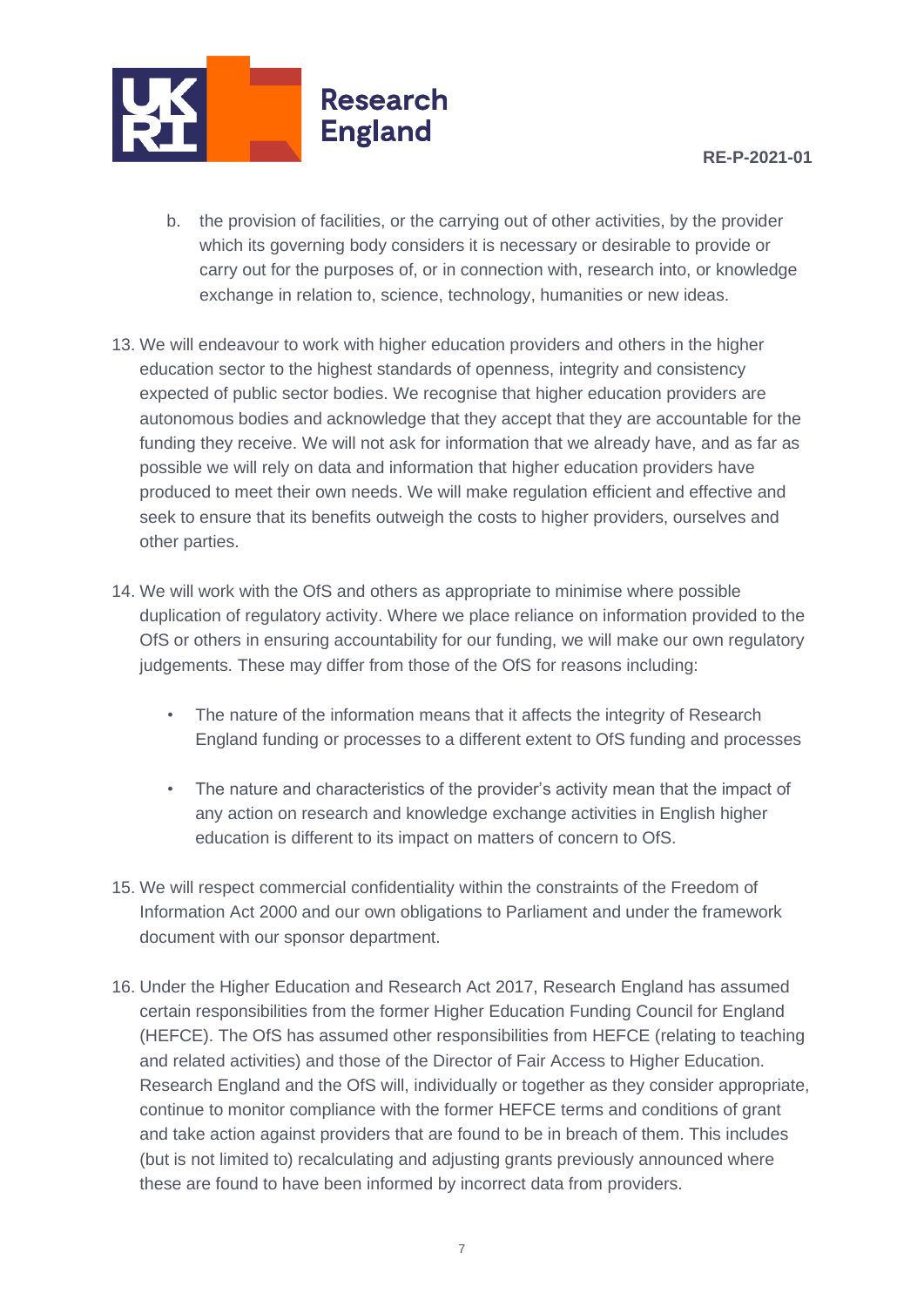

- 17. Research England and the OfS will agree which of them will take such action for breaches of HEFCE terms and conditions according to the following general principles:
	- a. Research England will take action in relation to recurrent and capital grants that relate primarily to research and knowledge exchange activities and research students.
	- b. The OfS will take action in relation to recurrent and capital grants that relate primarily to teaching activities and taught students.

# <span id="page-7-0"></span>**Responsibilities of higher education providers**

- 18. Research England will seek assurance from information provided to and by the OfS in ensuring that higher education providers have continued eligibility for funding. Providers may also need to provide some information directly to Research England to enable it to carry out effective oversight of the regulatory, propriety and value for money in the use of its funding. This is because we have a responsibility to protect the public interest and collective student interest in relation to a provider' research and knowledge exchange activities and their use of Research England funding.
- 19. Research England will make its own judgement as to the seriousness of any regulatory conditions imposed by the OfS, and the impact on both the eligibility for Research England's funding and the amount of that funding.

# <span id="page-7-1"></span>**Regularity and propriety**

- 20. Higher education providers must use Research England funds only for activities that are eligible for funding under the Higher Education and Research Act 2017 (paragraph 12), as this is the intended purpose for which the funds have been provided by Parliament. When using these grants higher education providers should ensure they apply proper processes that ensure effective accountability.
- 21. This requirement also applies where the higher education provider passes on part of its Research England grant to another legally distinct entity for the provision of research or knowledge exchange facilities or for research or knowledge exchange to be undertaken. In such cases, as set down in Section 97(2) of the Higher Education and Research Act 2017, the higher education provider must obtain our consent before passing Research England funds to the connected institution. In these circumstances the higher education provider awarded the funding by Research England will be held accountable for those funds; and the higher education provider should therefore ensure adequate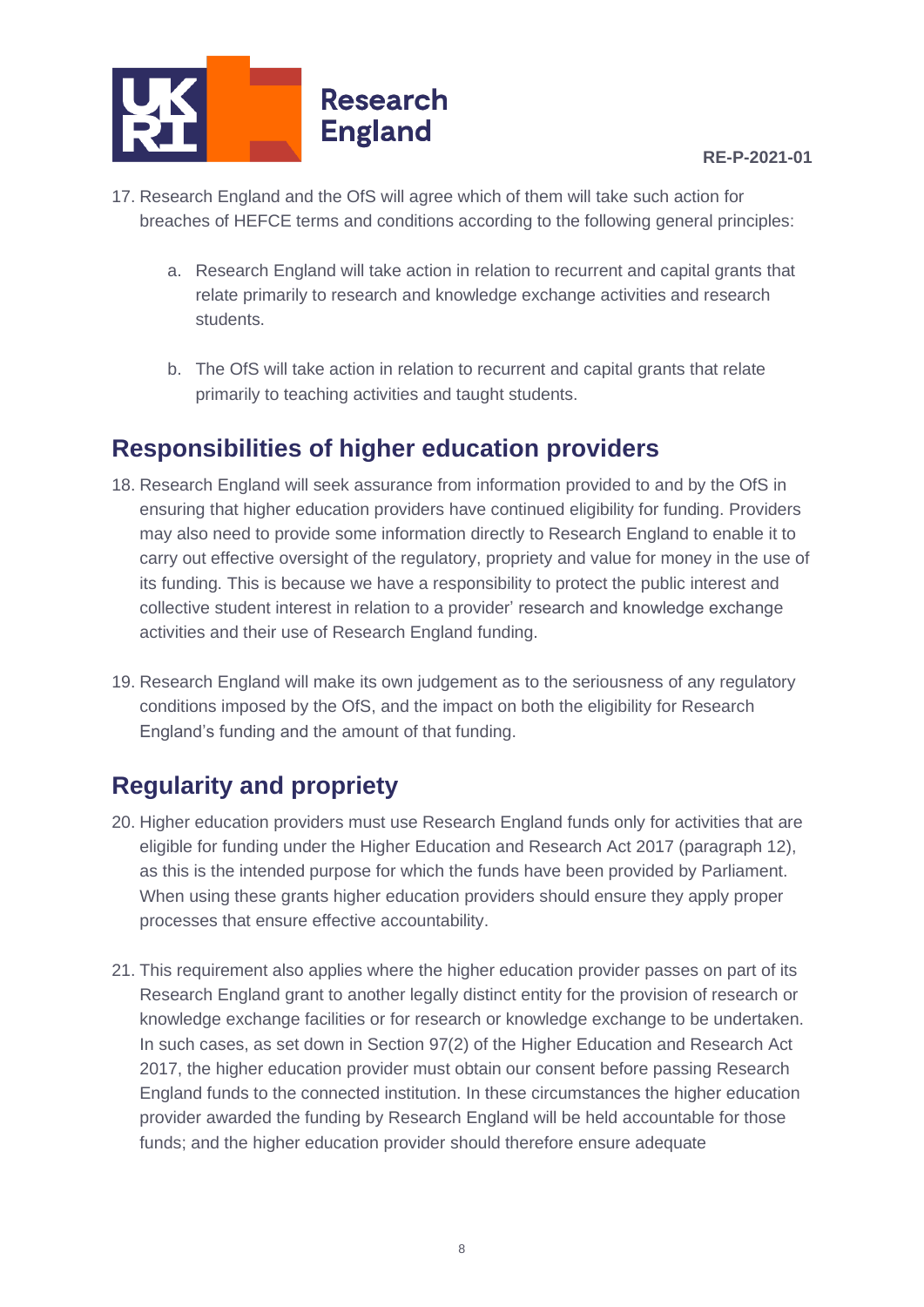

accountability arrangements are in place when it passes on such funding to another entity.

22. Governing bodies<sup>4</sup> and accountable officers are accountable for their decisions and actions, and must submit themselves to whatever scrutiny is appropriate to their office. They should also be as open as possible about all the decisions and actions that they take that may affect funding provided by Research England and report these to Research England without delay.

# <span id="page-8-0"></span>**Governing bodies**

- 23. Members of governing bodies of higher education providers have a set of legal responsibilities and other duties. Taken together, the responsibilities of members of a governing body and of the governing body as a whole are considerable, and must be met. The governing body of a higher education provider is collectively responsible and has ultimate responsibility that cannot be delegated for overseeing the higher education provider's activities, to determine its future direction, and to foster an environment in which the higher education provider's mission is achieved.
- 24. Higher education providers must comply with any conditions of registration applied by the OfS, including specific ongoing conditions.
- 25. They must also send Research England:
	- a. Information we may reasonably request
	- b. Any data requested on our behalf by the designated data body.
- 26. Research England reserves the right to use and publish its own estimates of data, where we are not satisfied that the higher education provider's data are fit for purpose. Research England also reserves the right not to publish data. Responsibility for the quality of data used for internal decision-making and external reporting, which must be fit for purpose, rests with the higher education provider itself. Data submitted for Research England's funding purposes must comply with directions published by Research England; if in doubt about the reporting of research or knowledge exchange data, a higher education provider should ask Research England to provide an authoritative, written ruling.

<sup>4</sup> 'Governing bodies' is defined as per section 85(1) of the Higher Education and Research Act 2017.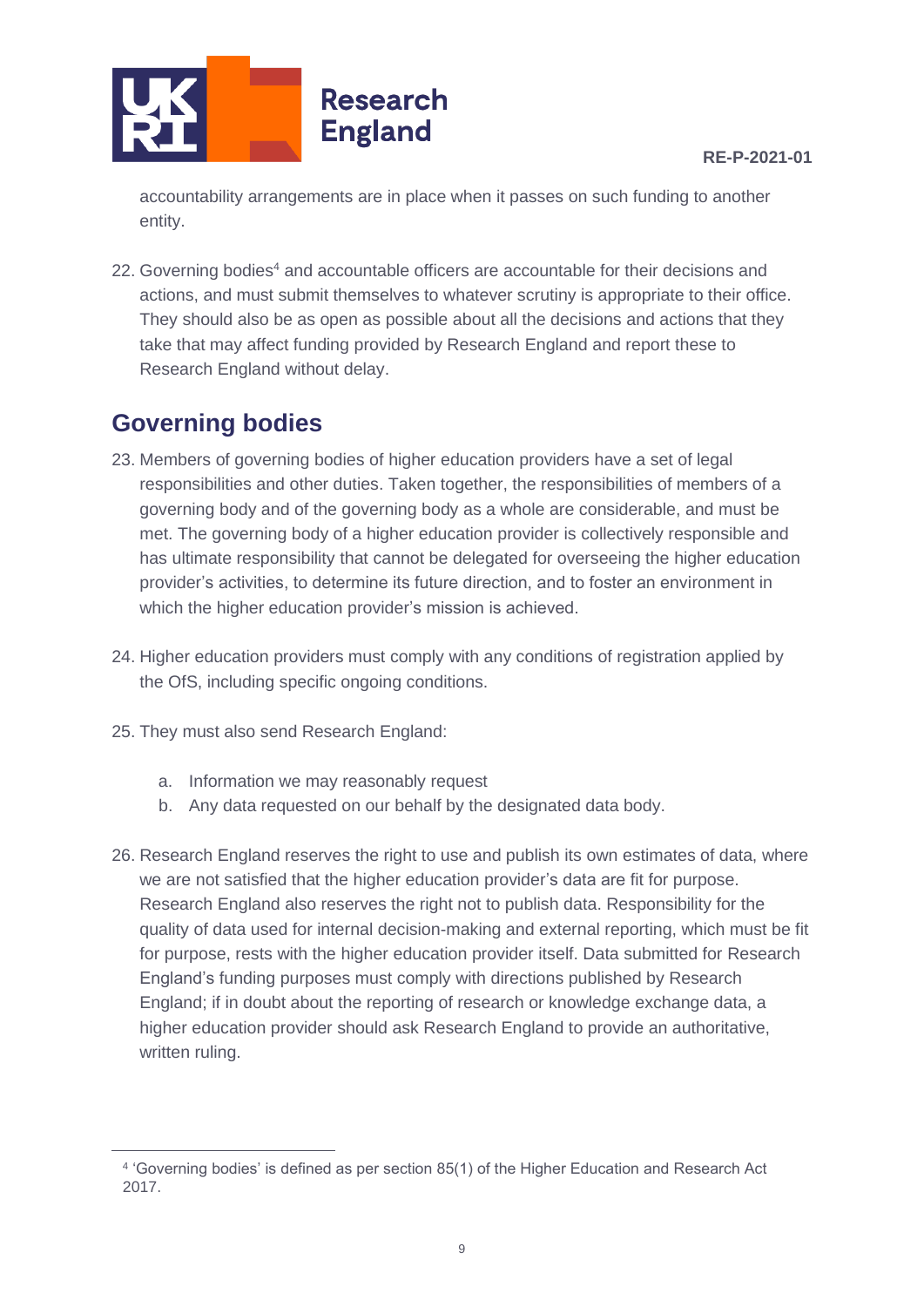

# <span id="page-9-0"></span>**Accountable officer**

- 27. The head of a higher education provider is first and foremost responsible for leadership of the academic affairs and executive management of the higher education provider. The appointment (or dismissal) of the head of a higher education provider is governed by employment law, and this is clearly the responsibility of the governing body. Research England has no role, rights or responsibilities in relation to the appointment (or dismissal) of the head of a higher education provider. We expect that in a case where a head of a higher education provider does not discharge his or her duties or acts improperly the governing body will take appropriate action.
- 28. Under these terms and conditions, the governing body is responsible for the use of public funds. To assist and enable it to discharge this responsibility and to provide clear accountability, the governing body will designate a senior officer, normally the head of the higher education provider, as the 'accountable officer': that is, the officer who reports to Research England on behalf of the higher education provider. The accountable officer for Research England purposes must be the same person as the accountable officer for the OfS's purposes.
- 29. The accountable officer is personally responsible to the governing body for ensuring compliance with the terms and conditions in this document and for providing Research England with such assurances of this as it may require.
- 30. The accountable officer is also required to report to Research England as the case may be on behalf of the higher education provider in relation to the requirements set out in paragraph 23.
- 31. The higher education provider's accountable officer, the chair of the governing body or both may be required to appear before the Public Accounts Committee alongside the executive chair of Research England and the UKRI chief executive in his or her role as accounting officer, on matters relating to grants to the higher education provider.
- 32. In the event of a prolonged absence from work or a sudden departure by the accountable officer, the clerk to the higher education provider's governing body must ensure that Research England is made aware immediately of the identity of the interim accountable officer.

# <span id="page-9-1"></span>**Provision of information to Research England**

33. Our information requirements are set out in these terms and conditions and in guidance on returns. It is a condition of grant that higher education providers provide the requested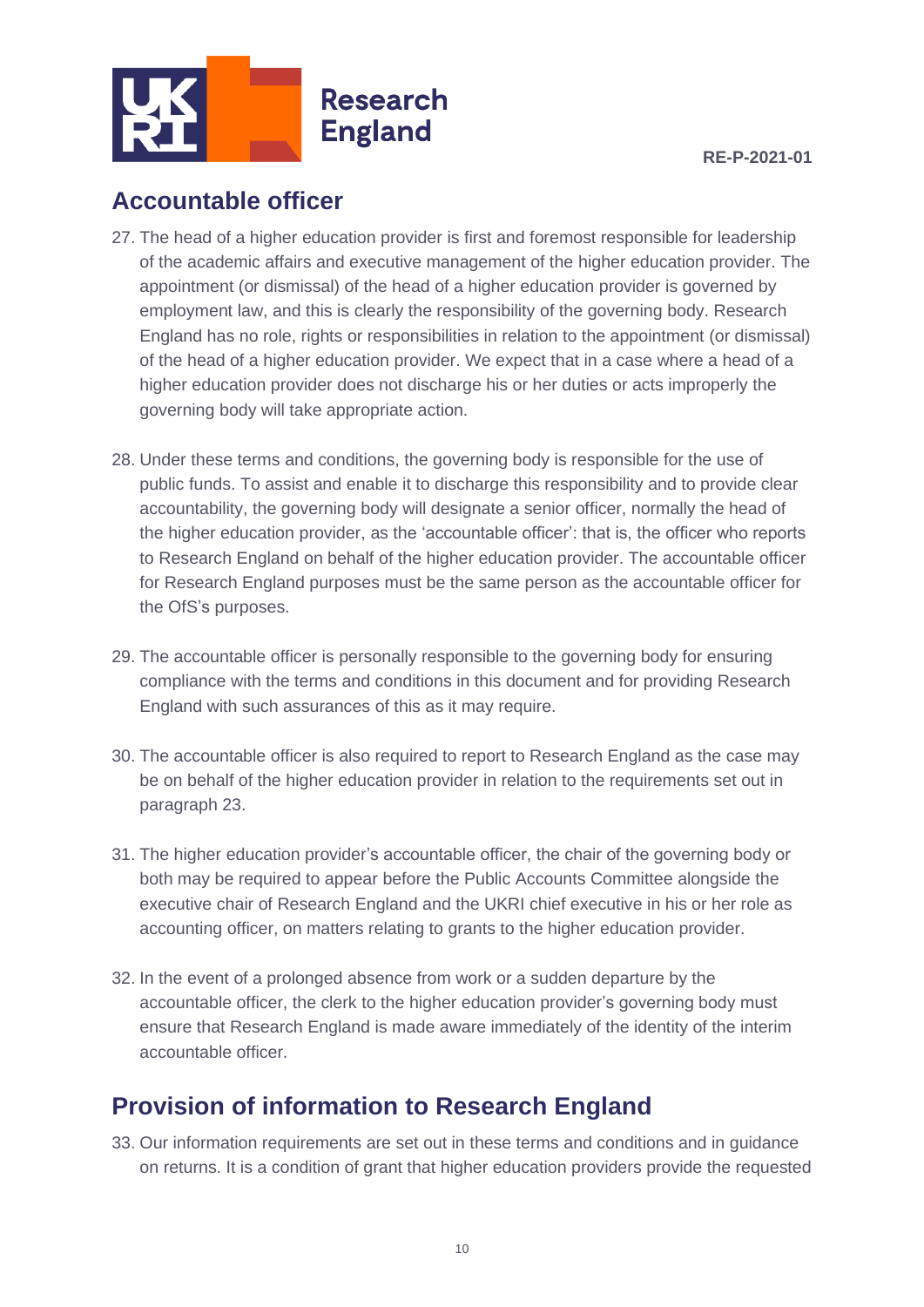

accountability or other information. We keep these information requirements under review to ensure we only ask for the information we need.

- 34. Compliance with the code of practice for higher education data collections<sup>5</sup> is a condition of grant for all providers.
- 35. The provider agrees that non-statutory bodies which perform a function for the higher education sector, specifically the Student Loans Company, may provide to Research England such information (including financial information) relating to students at the provider as Research England may require for the purposes of the exercise of any of its functions under the Education Acts. These functions include the allocation and monitoring of funding and student numbers and the provision of advice to the Secretary of State. Research England will notify the provider in advance of any data request it may make to such bodies.

# <span id="page-10-0"></span>**Research integrity**

- 36. In line with UKRI's terms and conditions for funding, it is a condition of grant for all higher education providers eligible to receive research funding administered through Research England to have in place procedures for governing good research practice, and for investigating and reporting unacceptable research conduct, that meet the requirements set out in the Concordat to Support Research Integrity (2019) [https://www.universitiesuk.ac.uk/policy-and-analysis/reports/Documents/2019/the](https://www.universitiesuk.ac.uk/policy-and-analysis/reports/Documents/2019/the-concordat-to-support-research-integrity.pdf)[concordat-to-support-research-integrity.pdf](https://www.universitiesuk.ac.uk/policy-and-analysis/reports/Documents/2019/the-concordat-to-support-research-integrity.pdf) and the [https://www.ukri.org/about](https://www.ukri.org/about-us/policies-and-standards/research-integrity/)[us/policies-and-standards/research-integrity/,](https://www.ukri.org/about-us/policies-and-standards/research-integrity/) and any subsequent iterations of those documents. UKRI will assess compliance with this condition on an ongoing basis.
- 37. We expect higher education providers to notify us promptly of research misconduct which could reasonably be considered as supported by our funding. Higher education providers are expected to notify Research England when an allegation is referred for formal investigation, and the outcome of any formal investigations of research misconduct<sup>6</sup>. Higher education providers are not expected to report cases to Research England where funding from other councils of UKRI supports the activity, and which are already reported by higher education providers to the appropriate Research Council. Notifications should be sent to [researchintegrity@re.ukri.org.](mailto:researchintegrity@re.ukri.org)

<sup>5</sup> Available at [www.hesa.ac.uk/content/view/3685](https://www.hesa.ac.uk/content/view/3685)

<sup>6</sup> Full details of the information required in any notification, including the type of information, how the information will be handled, stored and used, and how this requirement to report misconduct to Research England relates to other reporting mechanisms can be seen at [https://re.ukri.org/research/supporting-research-integrity/.](https://re.ukri.org/research/supporting-research-integrity/)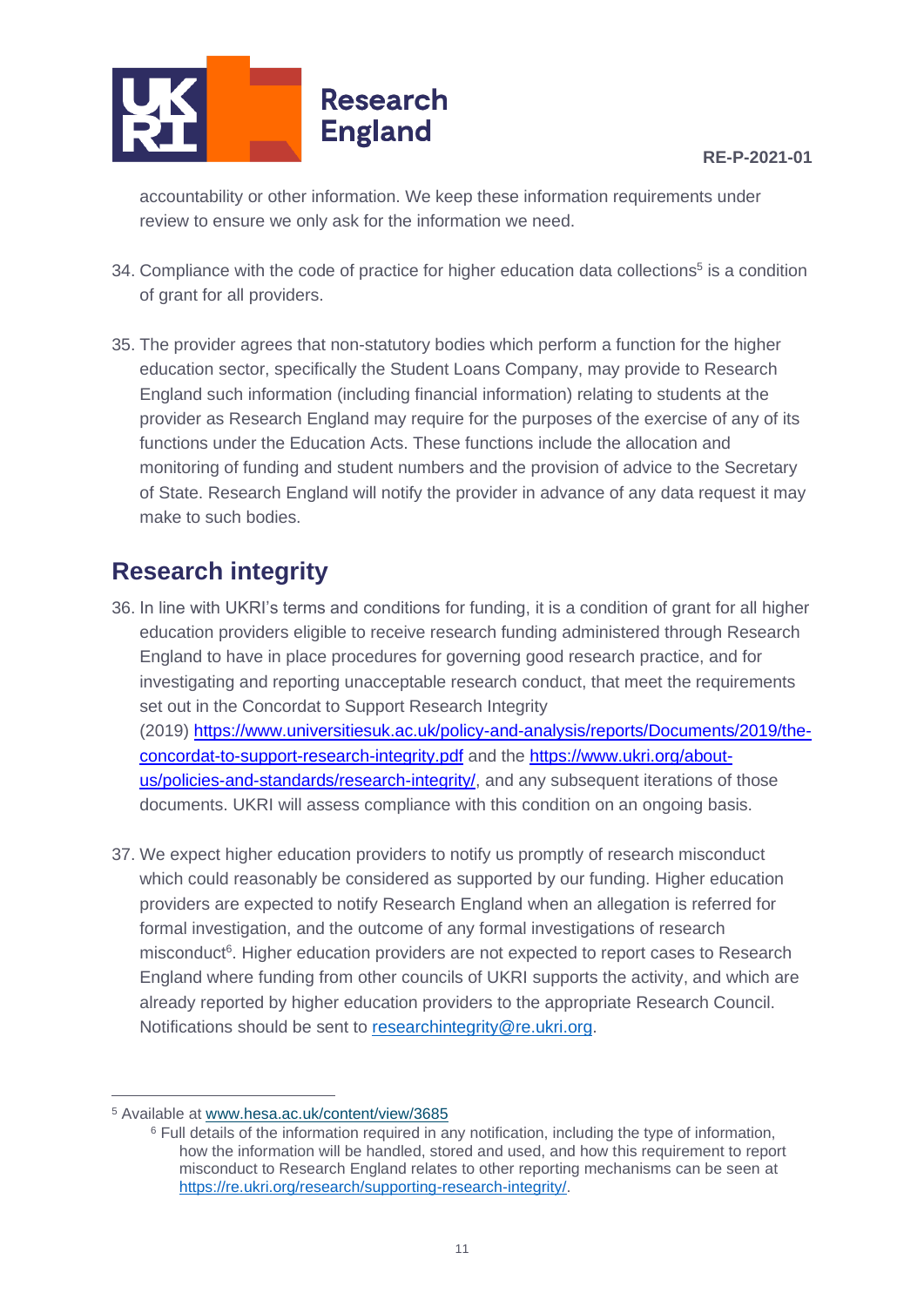

# <span id="page-11-0"></span>**Preventing and addressing exploitation, abuse and harm**

- 38. Protecting people from exploitation, abuse and harm should be a priority for all higher education providers. We expect higher education providers to promote a culture in which exploitation, harm and abuse is less likely to happen, and to act swiftly to respond to cases that do emerge. Preventing and addressing bullying, sexual harassment and other forms of exploitation, abuse and harm requires an institution wide, multi-pronged approach, focusing on governance, human resources, whistle-blowing and risk management policies. Providers must have systems and policies which support everyone, integrating clear codes of conduct into processes of recruitment, professional development and promotion, and ensuring that timely, transparent, robust and fair processes are in place and accessible by all.
- 39. It is expected that higher education providers will take all reasonable steps to protect people who come into contact with their organisation from exploitation, abuse and harm. This includes staff, students, volunteers, participants in research and direct and indirect research beneficiaries. It may also include other people who come into contact with the work of higher education providers. We expect all researchers from funded higher education providers undertaking research to exercise good conduct.
- 40. UKRI and Research England believes that everyone has the right to be treated fairly and with dignity and respect. We are committed to promoting safe and inclusive environments, free from exploitation, abuse and harm, for all individuals that are employed on, participate in or otherwise come into contact with the research and innovation activities that we fund. Research England will seek to align with UKRI policies on the prevention of harm in research and on bullying and harassment as they are developed.
- 41. Our expectation is that providers must have clear, well-publicised policies, processes and training in place consistent with good practice. Where relevant you should take into account regulatory guidance e.g. from the Office for Students, on handling harassment and sexual misconduct in higher education and other prevailing good practice. We expect you to take an organisation-wide approach to prevention and responding to disclosures and reports of bullying and harassment, including appropriate leadership and management training and dedicated support on bullying and harassment.
- 42. Research England may update its expectations in line with national policy development, UKRI policy development, employment and sector good practice or legislative change, or as may be notified separately by Research England.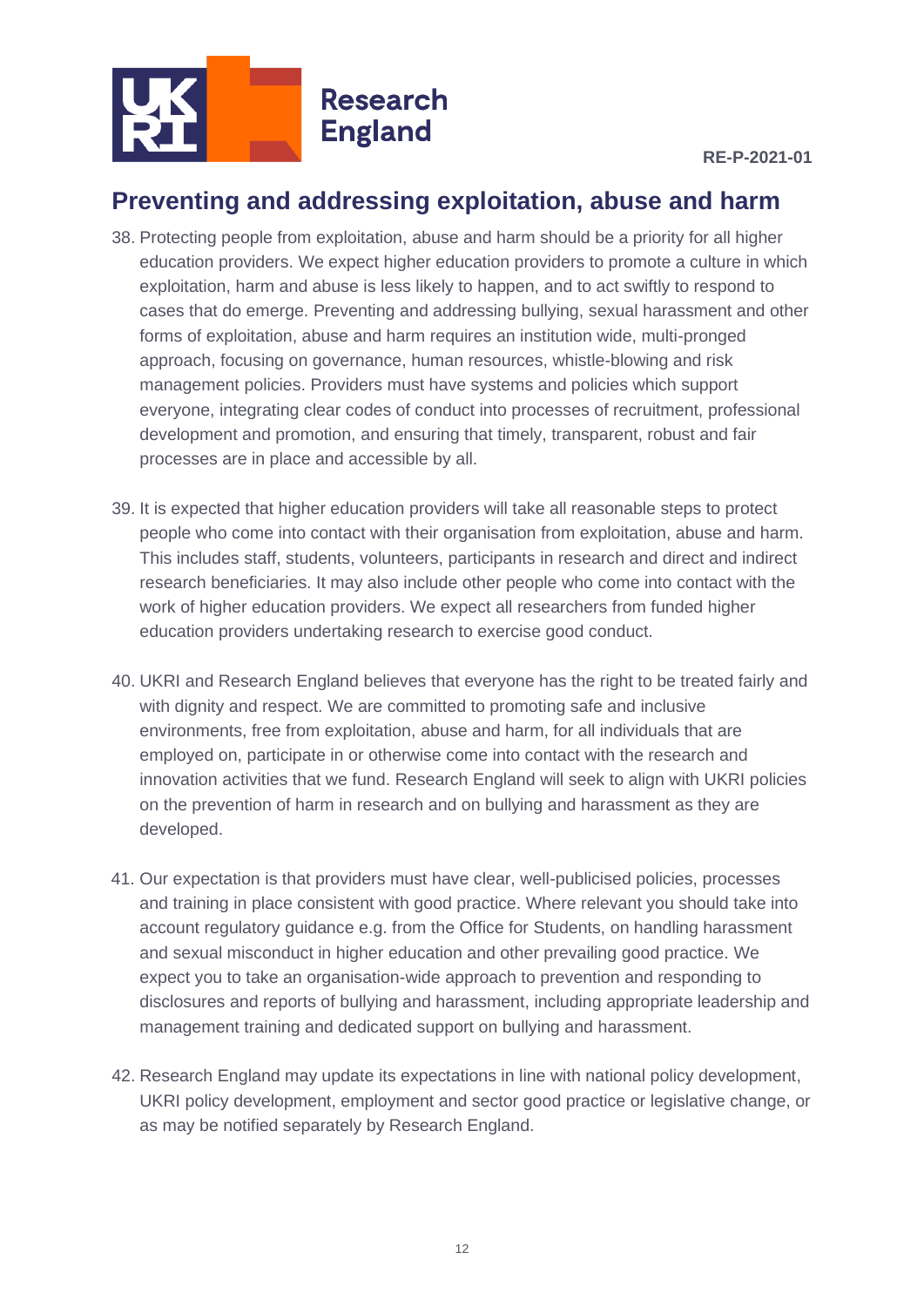

### <span id="page-12-0"></span>**Career development**

43. Providers are expected to adopt the principles, standards and good practice for the management of research staff set out in the 2019 Concordat to Support the Career Development of Researchers<sup>7,</sup> including any subsequent amendments.

### <span id="page-12-1"></span>**Research outputs and open access**

44. Research England encourages providers to support the principles of open research in their research environment. Most Research England funding is deployed by universities at their discretion and is not intended to lead to specified outputs. In such cases, outputs cannot be attributed directly to Research England funding and no acknowledgement of Research England funding is expected or necessary. Such outputs are therefore out of scope of the UKRI Open Access policy. Where funding is given for particular purposes, and where that funding leads directly to particular research outputs, those outputs will be subject to the UKRI Open Access policy and providers will be required to include acknowledgement of Research England's funding.

### <span id="page-12-2"></span>**Responsible research assessment**

45. Our expectation is the providers we fund will comply with the principles of the San Francisco Declaration on Research Assessment (DORA)<sup>8</sup>, Leiden Manifesto<sup>9</sup> or equivalent. Research England commits to assessing the intrinsic merit of research and will not consider the publication channel, its impact factor (or other journal metrics), or the publisher when assessing quality.

# <span id="page-12-3"></span>**Equality, diversity and inclusion**

46. We expect higher education providers to ensure that equality, diversity and inclusion is considered and supported in the use of our funding, taking into account UK Research and Innovation policies and principles<sup>10</sup> for equality, diversity and inclusion. Providers' approaches to supporting equality, diversity and inclusion are expected to exceed all relevant legal obligations, including but not limited to those of the Equality Act 2010.

<sup>7</sup> <https://www.vitae.ac.uk/policy/concordat>

<sup>8</sup> <https://sfdora.org/>

<sup>9</sup> <http://www.leidenmanifesto.org/>

<sup>10</sup> <https://www.ukri.org/about-us/policies-and-standards/equality-diversity-and-inclusion/>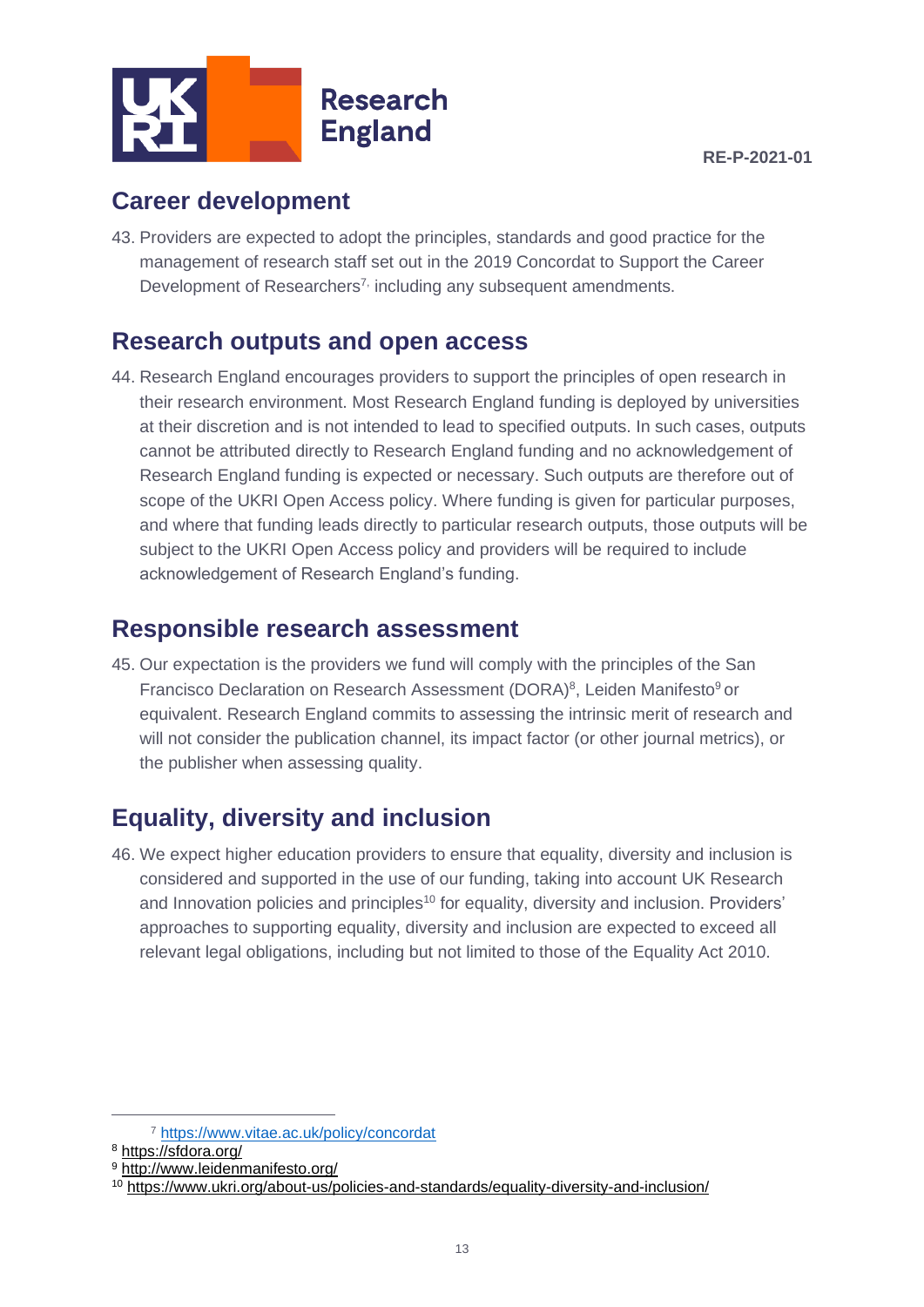

# <span id="page-13-0"></span>**Sustainability of universities and colleges**

- 47. Higher education providers must continue to meet the OfS's condition of registration related to financial viability and sustainability (condition D).
- 48. Higher education providers must also submit the Transparent Approach to Costing (TRAC) returns as required<sup>11</sup>. Where these are submitted to the OfS, the OfS will share the TRAC returns with UKRI.
- 49. The primary responsibility for assessing the affordability of, and risks around, financial commitments rests with higher education providers' governing bodies. A provider should determine the level of its financial commitments that are both affordable and consistent with its financial strategy. As part of ensuring its long-term viability, a higher education provider should know the full cost of its activities and use this information in making decisions. If it does not seek to recover the full cost, this should be the result of a clear policy set by the governing body and included in the financial strategy and should not put the higher education provider in financial difficulty. We do not expect public funds to subsidise non-public activities.
- 50. Higher education providers should manage their estate in a sustainable way, in line with an estates strategy.

# <span id="page-13-1"></span>**Significant events**

51. The higher education provider's accountable officer must inform Research England about major changes in research and knowledge exchange strategies. Where it is deemed appropriate, Research England will share any such information with UKRI.

# <span id="page-13-2"></span>**Contributing to meeting policy objectives**

- 52. Knowledge exchange, as defined by the Higher Education and Research Act 2017, 93(4), means "knowledge exchange", in relation to science, technology, humanities or new ideas, means a process or other activity by which knowledge is exchanged where:
	- a the knowledge is in, or in connection with, science, technology, humanities or new ideas (as the case may be)
	- b the exchange contributes, or is likely to contribute, (whether directly or indirectly) to an economic or social benefit in the United Kingdom or elsewhere.

<sup>11</sup> http://www.trac.ac.uk/tracguidance/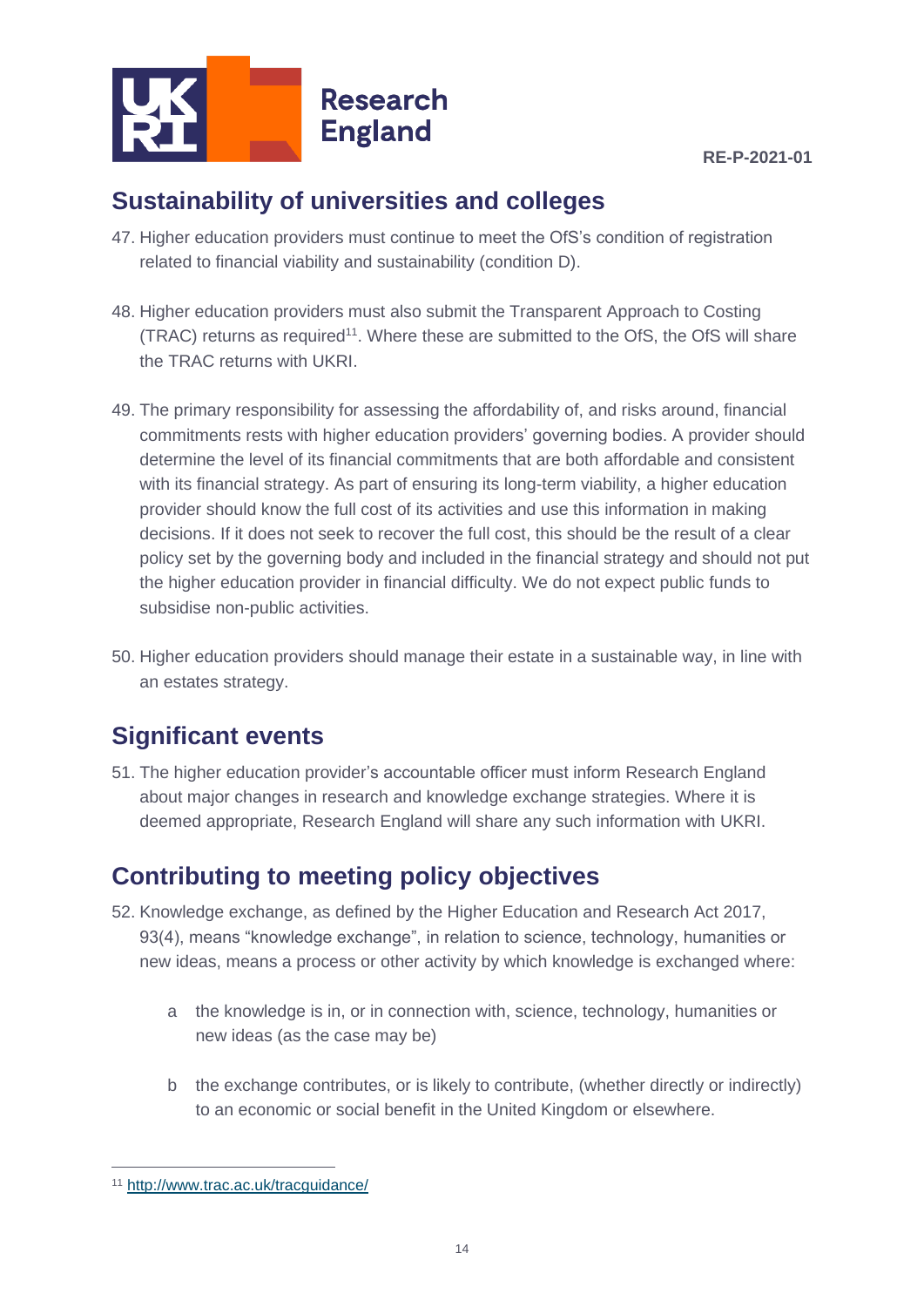

- 53. Providers receiving recurrent funding for knowledge exchange[1] are required to comply with annual monitoring arrangements described in 'HEIF policies and priorities: Accountability Statements 2020-21 and 2021-22 to 2024-25' (RE-P-2020-03), or as may be notified separately by Research England. Providers may be notified separately of a requirement to provide additional information related to the Knowledge Exchange Framework (KEF).
- 54. These monitoring arrangements are to report on the progress of the provider in the delivery of institutional Knowledge Exchange strategic objectives and Government priorities through their HEIF-funded activities as described in its accountability statement. Research England can withhold funding from the provider if it does not produce an accountability statement, comply with monitoring arrangements, or if monitoring reveals that the provider is not achieving sufficient progress against its objectives and goals in delivery of Government priorities.
- 55. Higher education providers are obliged to consider how Intellectual Property arising from publicly funded research may be optimally exploited, taking account particularly of guidance from the Intellectual Property Office, including its 'Intellectual Asset Management for Universities'<sup>12</sup>.
- 56. Where Research England allocates funding to higher education providers from the Global Challenges Research Fund (GCRF), these funds must be used to support Official Development Assistance (ODA) eligible activity and is subject to additional conditions. This means it must be used to support cutting edge research that addresses the challenges of economic development and well-being faced by developing countries on the Organisation for Economic Cooperation and Development (OECD) Development Assistance Committee (DAC) list. It is also a condition of funding that higher education providers in receipt of GCRF allocations comply with annual monitoring exercises of the fund conducted by Research England.

# <span id="page-14-0"></span>**Other requirements**

- 57. Higher education providers are required to subscribe to Jisc's core network package from August 2021 – to July 2024.
- 58. Higher education providers must ensure that their use of JANET and SuperJANET networks conform to acceptable practice and current legislation.

12

[https://assets.publishing.service.gov.uk/government/uploads/system/uploads/attachment\\_data/file/](https://assets.publishing.service.gov.uk/government/uploads/system/uploads/attachment_data/file/308072/ipasset-management.pdf) [308072/ipasset-management.pdf](https://assets.publishing.service.gov.uk/government/uploads/system/uploads/attachment_data/file/308072/ipasset-management.pdf)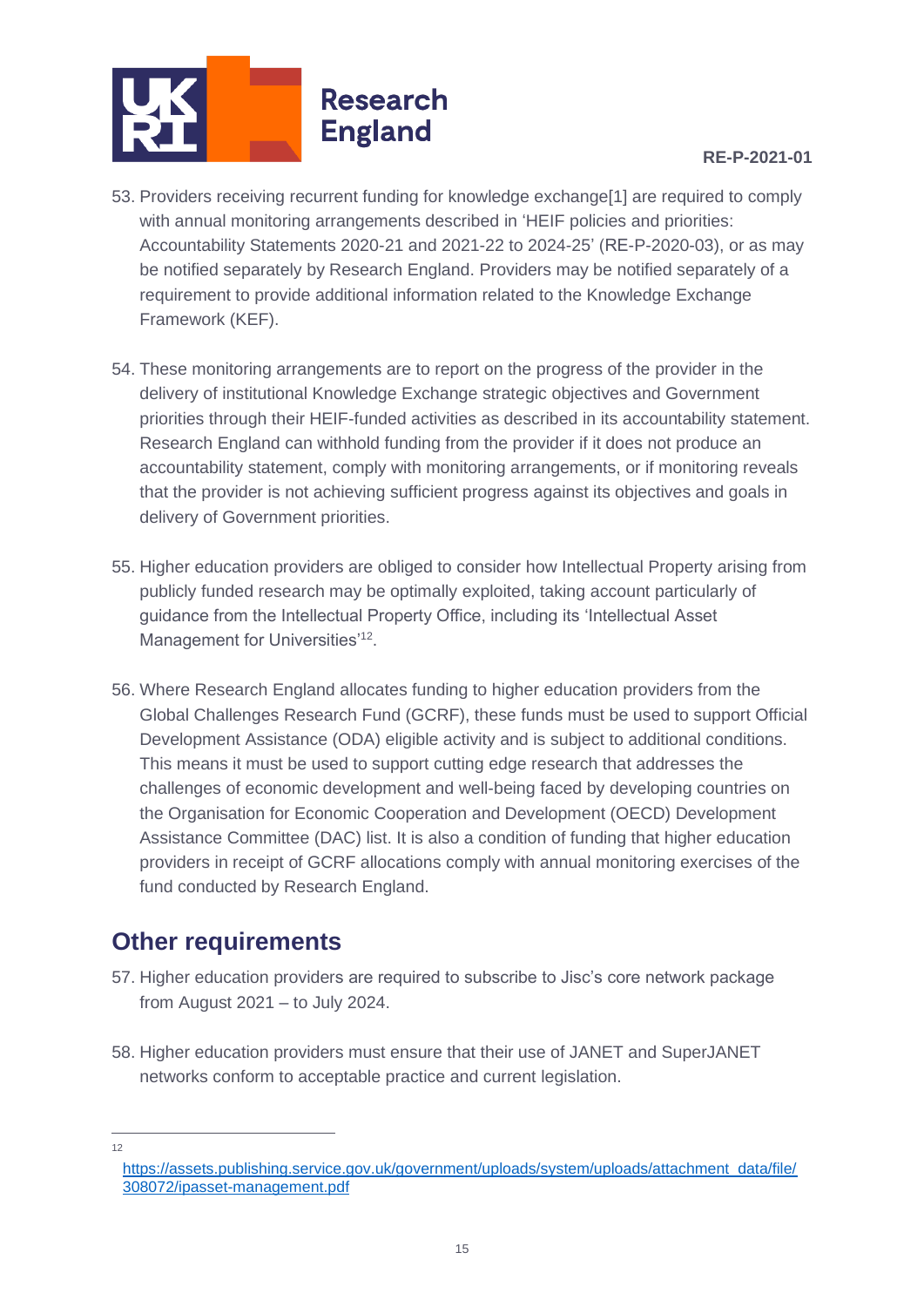

#### **RE-P-2021-01**

- 59. Table D of the 2021-22 grant tables and the equivalent table in future grant tables identify any allocation of funds for research degree programme (RDP) supervision. We require that the arrangements for assuring and maintaining the academic standards and enhancing the quality of these programmes are compliant with the expectations and core practices, of the 'UK Quality Code for Higher Education'.<sup>13</sup>
- 60. Providers' approach to maintaining the academic standards and enhancing the quality of these programmes should also be informed by good practice including the 'UK Quality Code for Higher Education' common practices and advice and guidance.
- 61. There is an Exchequer interest that has built up over time in higher education providers in receipt of Research England capital funding and some previous HEFCE capital funding.
- 62. If either of the following remote events occurs, they will trigger immediate liability for the provider to repay the full amount of the Exchequer interest (as shown in the Exchequer interest register at that date). The proportion of the total liability to be repaid will be subject to any agreements made between UK Research and Innovation and other public bodies in respect of the ownership of the Exchequer Interest. The provider will recognise UK Research and Innovation as unsecured creditors until such repayment is made. If a liability to make repayment arises, Research England may agree to accept repayment of some other sum, or to delay repayment, at their absolute discretion, and such agreement may be on terms and conditions as Research England think fit.
	- The first trigger event will be if the provider becomes insolvent, including going into liquidation or administration, or if it dissolves or transfers its undertaking to some other body (for example, by the exercise of the Secretary of State's powers under the Education Reform Act 1988), or if it experiences any analogous event.
	- The second trigger event is if the provider ceases to be eligible for Research England funding, as set out in paragraph 8.
- 63. If either of the triggers is activated, Research England have the right, but not the obligation, to request repayment. Research England has discretion to waive the requirement for repayment, and the discretion to waive the proportion of the total repayment that is liable to Research England. In making these decisions, Research England will consider the extent of any continuing public benefit arising from the use of previous HEFCE, OfS and Research England capital grants.

<sup>13</sup> <https://www.qaa.ac.uk/quality-code>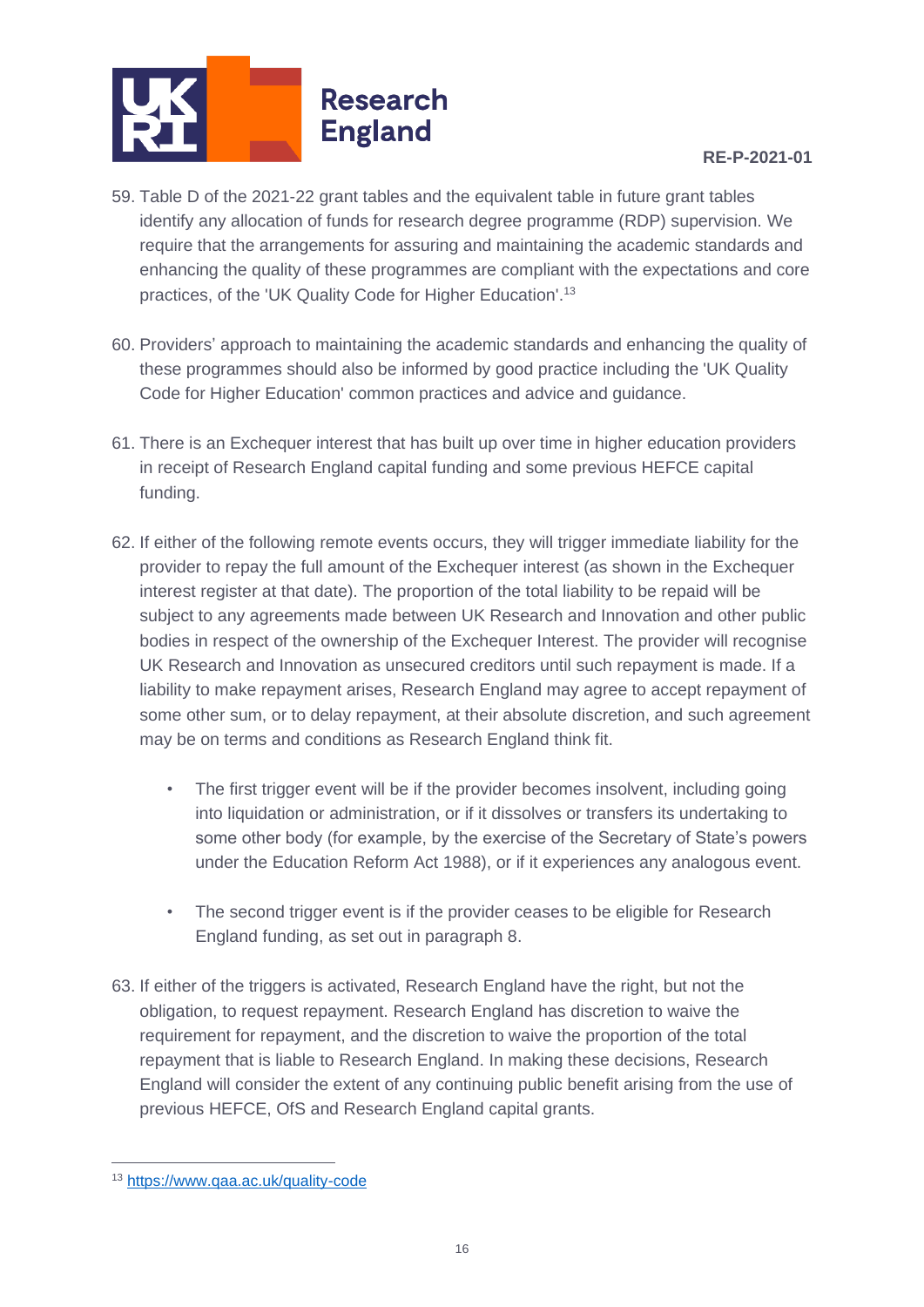

### <span id="page-16-0"></span>**Payment of grant**

- 64. Each year we determine how much money to allocate to each higher education provider. Higher education providers should use this money only for the purposes we are empowered to fund, as defined in the Higher Education and Research Act 2017 or other relevant legislation.
- 65. All funding provided by Research England is subject to the terms and conditions set out in this document, and in accepting funding, the provider is agreeing to comply with those conditions.
- 66. The provider is free to distribute internally at its own discretion all funding from Research England which is not earmarked or provided for a specific purpose, subject to that funding being used for the activities eligible for funding under section 97 of the Higher Education and Research Act 2017, as amended. Any funds that have been earmarked or provided for a specific purpose must be used solely for the purpose for which those funds were earmarked or provided.
- 67. United Kingdom Shared Business Services (UKSBS) will normally pay recurrent funds to the provider on behalf of Research England in monthly instalments, in accordance with a funding profile for the whole academic year that will be notified separately. While Research England reserves the right to amend the UKSBS profile during the year, it will make adverse changes to the profile only in exceptional circumstances and following consultation with the provider.
- 68. Research England allocations may be amended in the light of any data assurance work carried out with individual providers or other data amendments that we agree to accept.
- 69. We reserve the right to revise any allocation to take account of changes to the grant available to us from Government, or where we believe the size of any allocation that we have announced has been affected by erroneous or incomplete data.
- 70. We will withhold or amend future payments, or require a higher education provider to repay part or all of a grant, whether through the non-compliance of current or former terms and conditions we attached to the grant, or if it has been found to have been incorrectly over-funded via information received from the provider itself or Research England. We reserve the right to charge interest, at 2 per cent above the Bank of England base rate.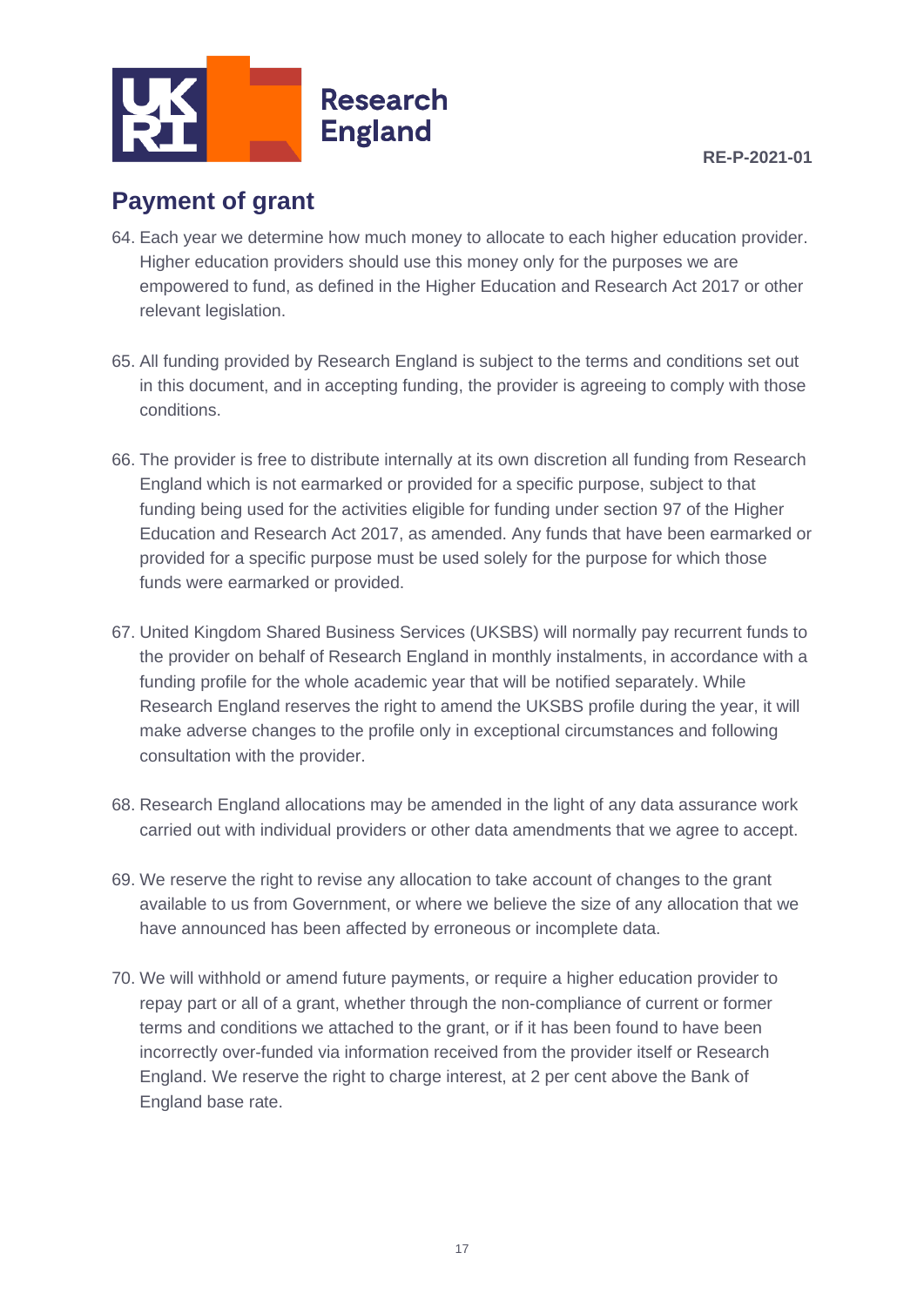

# <span id="page-17-0"></span>**Changes to the grant available to us**

71. The Department for Business, Energy and Industrial Strategy (BEIS) confirms the funding available for Research England for each financial year (April to March), with indicative funding advised for subsequent financial years. Research England confirms funding for the related academic year, assuming that any indicative funding available for the following financial year will be confirmed. Any future changes to the grant made available to us by BEIS could affect the funding we are able to distribute to providers in the relevant academic year, and this may include revising allocations after they have already been announced.

# <span id="page-17-1"></span>**Provider engagement, support and safeguarding actions**

- 72. As a public sector funding body Research England must be confident that the bodies it funds have adequate and effective risk management, control and governance arrangements to protect the investment of Research England funding; and arrangements for delivering value for money (VFM) from public funds.
- 73. Research England will seek to secure this confidence through our accountability framework (see [annex B\)](#page-28-0). This includes:
	- a. our reliance on the OfS' regulatory framework and providers' continuing compliance with the ongoing conditions of registration as a key source of assurance for Research England funding;
	- b. Monitoring providers' activities and strategies relating to research and knowledge exchange, including through submissions by providers of such returns as we may require (including as described in paragraph 53) and the undertaking (or commissioning) of data assurance investigations.
- 74. The OfS' regulatory judgements in relation to a higher education provider's risk may be shared with Research England. Research England will determine what, if any, regulatory action it wishes to take in relation to such a breach as set out in paragraph 70.
- 75. The two safeguarding actions at the disposal of Research England, which could be deployed if other routes to secure compliance are not successful, are:
	- a. **Financial** through the recovery of grant funding or the denial of access to future grant funding, including access to specific grants or to discretionary funding. Ultimately Research England can withdraw funding entirely, should circumstances warrant such action.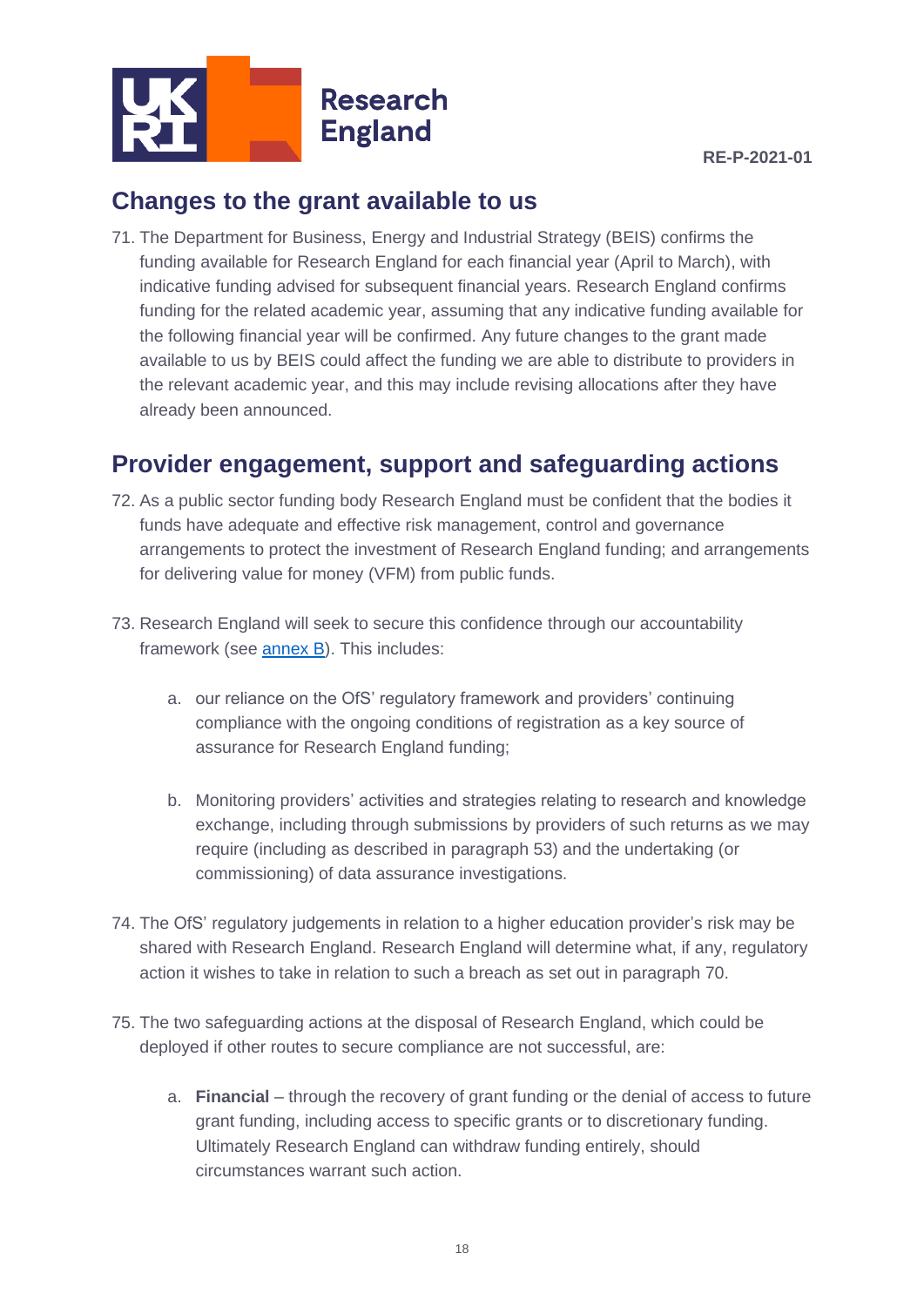

#### **RE-P-2021-01**

b. **Informational** – through making public our concerns about a higher education provider where there are strong grounds to do so and where this is in the public or collective student interest (both current and prospective students, and past students where relevant).

### <span id="page-18-0"></span>**Data assurance**

- 76. Higher education providers are required to supply Research England with data to inform allocations of funding and for other purposes. The responsibility for the quality and accuracy of that data rests with the higher education provider. Research England relies on the provider's own data assurance processes where possible.
- 77. Research England monitors the reasonableness of data and undertakes verification, validation and reconciliation work between HESA data and other datasets. Research England may undertake (or commission) audits at a higher education provider if it deems this necessary. Data audits will assess the strength of the provider's systems and controls as well as assessing the accuracy of the data submissions.
- 78. We will audit data selectively in this and future funding exercises, through audit visits and other processes. We will also use data which providers provide to the designated data body, the OfS and other organisations to verify the data providers send directly to us. We will use the outcomes of these data audits and reconciliations to review funding allocations both for the year in question and all subsequent years.
- 79. If we find, either through reconciliations with the OfS, the OfS designated data body, or other organisations' data, or any data audit, that erroneous data has resulted in providers receiving incorrect funding allocations, then we will adjust these accordingly (subject to the availability of our funds). We will recover funding from a provider for all years informed by the audited or reconciled data (including any consequential effects on funding for subsequent years). If there is evidence that a provider has deliberately not complied with the funding rules or has ignored previous HEFCE, Research England or OfS advice/recommendations, then in these exceptional circumstances we may recover funding over a longer period, up to a maximum of seven years (including in relation to years when funding was provided by HEFCE).
- 80. Research England will place reliance on providers' compliance with the OfS's ongoing conditions of registration in relation to the provision of accurate data (conditions F3 and F4). This is imperative in order to improve the reliability of data which is crucial for the efficiency of our funding, the accuracy of public information and to reduce the number of significant funding allocation adjustments arising from data corrections.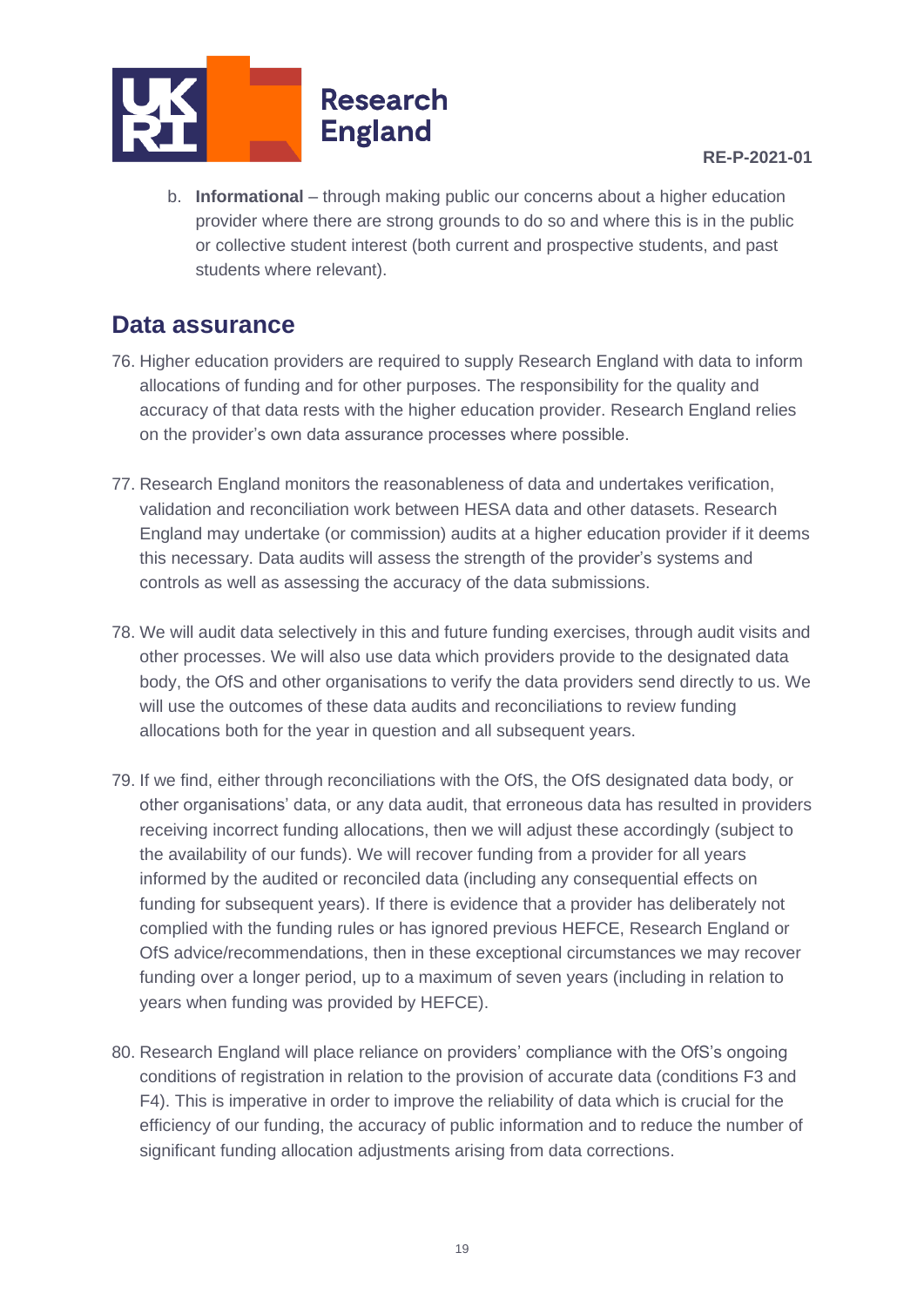

### <span id="page-19-0"></span>**Freedom of Information Act 2000 and Environmental Information Regulations 2004**

- 81. The Freedom of Information Act 2000 and Environmental Information Regulations 2004 give individuals rights to request and access recorded information held by UKRI, irrespective of its date, and subject to certain exemptions or exceptions.
- 82. Any requests for information received by Research England will, therefore, fall under the Act or the Regulations, and Research England will comply with such requests in accordance with the Act, Regulations and UKRI Freedom of Information Policy.
- 83. This may result in information received, or outputs from work undertaken, being subject to disclosure if a valid request is made to us.
- 84. Information providers can, if they wish, provide potentially sensitive information (such as information relating to commercial interests) in a separate annex attached to the information provided to Research England. This will highlight to us that there are concerns about disclosure. The provider should acknowledge that Research England may, nevertheless, be obliged to disclose this information.
- 85. The assumption will be that all information provided to Research England may be disclosed on request. Where a provider has determined that information is exempt from a Freedom of Information request, they must be prepared to evidence why it satisfies an exemption.
- 86. The assumption will also be that all information provided to Research England may be published at some stage in the future, whether or not it is subject to a request under the Freedom of Information Act 2000 or Environmental Information Regulations 2004.

# <span id="page-19-1"></span>**Revision to terms and conditions of Research England grant**

- 87. We will make material revisions to this document only after consulting the higher education sector or its representative bodies, as appropriate.
- 88. Future changes to the terms and conditions are highly likely given the need to minimise duplication with approaches taken by other bodies and to cross-refer to their processes as appropriate. In the light of the sensitivity of our approach to the approaches of others, we will not be able, on every occasion, to publish revised terms and conditions as early in the year preceding their adoption as we would like; nor will be able to ensure that all revisions are sufficiently material to justify a full open consultation.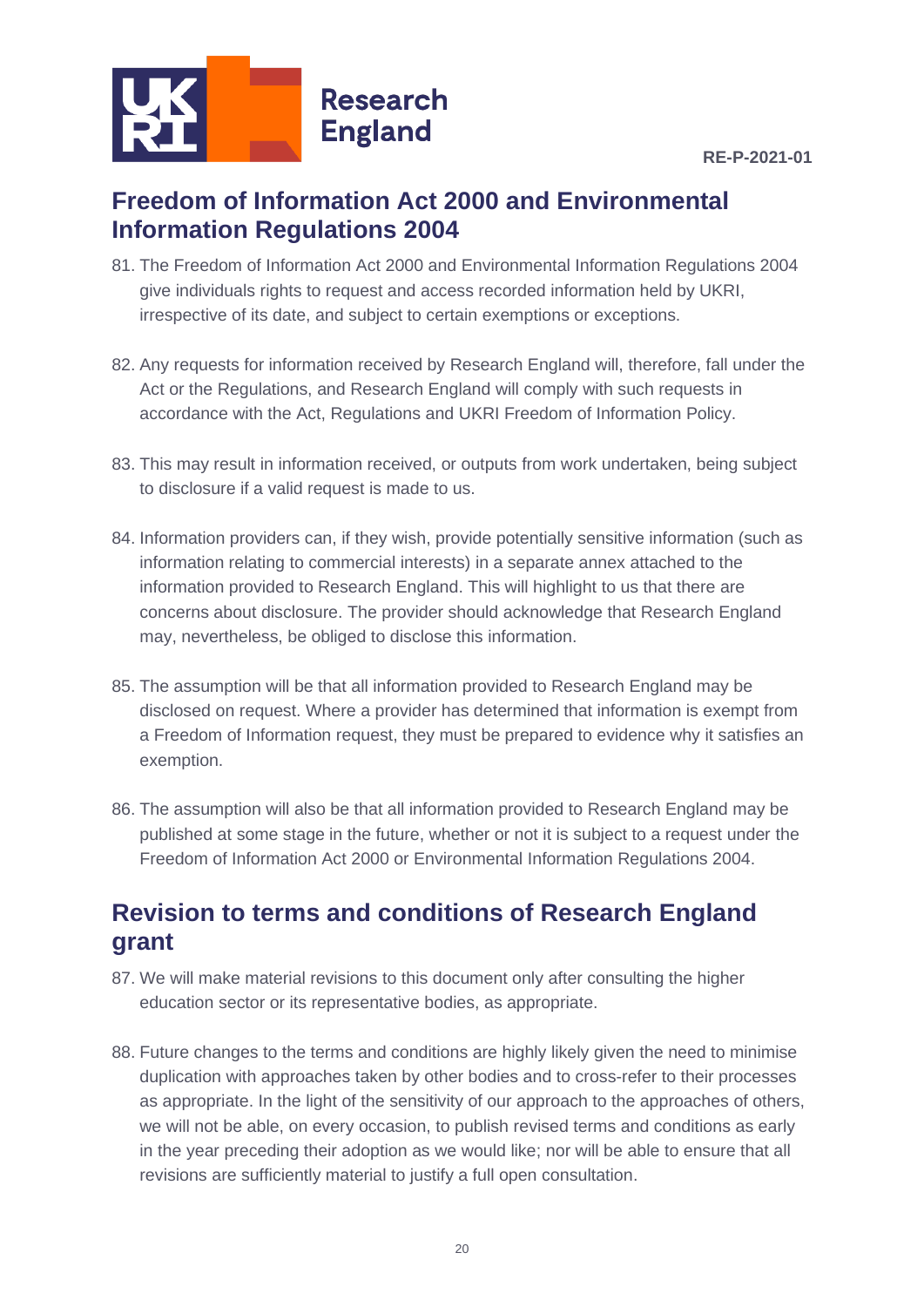

89. We will, therefore, work with HE sector representative bodies to ensure:

- that representative bodies are consulted on any changes, however minor
- that they have the capacity to advise their members on the changes and take soundings on their response
- that a full open consultation is employed wherever it is both feasible (in terms of timing) and necessary (in terms of the materiality of the changes)
- that the interpretation of 'feasible and proportionate' for this purpose is the subject of discussion with the representative bodies
- that we offer the representative bodies an ongoing dialogue on the development of new iterations of the terms and conditions so that they are able to advise us both on issues raised by the T&Cs themselves and on the feasibility and necessity of full open consultation
- that we will consider changes less material and full open consultation less likely to be necessary where the changes represent the logical application of the following principles:
	- RE will try to minimise duplication with the regulatory practice of OfS or other parts of UKRI where the distinctive purpose of RE funding does not suggest a distinctive approach and where those other bodies are engaged in consultations of their own
	- **RE will make necessary amendments to its terms and conditions where** these are necessitated by changes in the practices of other bodies and will consider these changes less material if their sole purpose is to replicate the position in third-party approaches
	- RE reserves the right to consider changes where the sole purpose is to simplify and clarify the language of these terms and conditions to have a low level of materiality
	- Where, due to circumstances beyond our control, the time available for consultation is very short we reserve the right to employ whatever method of consultation is feasible under the circumstances. In the event that this limits the scope of consultation into highly material changes we may seek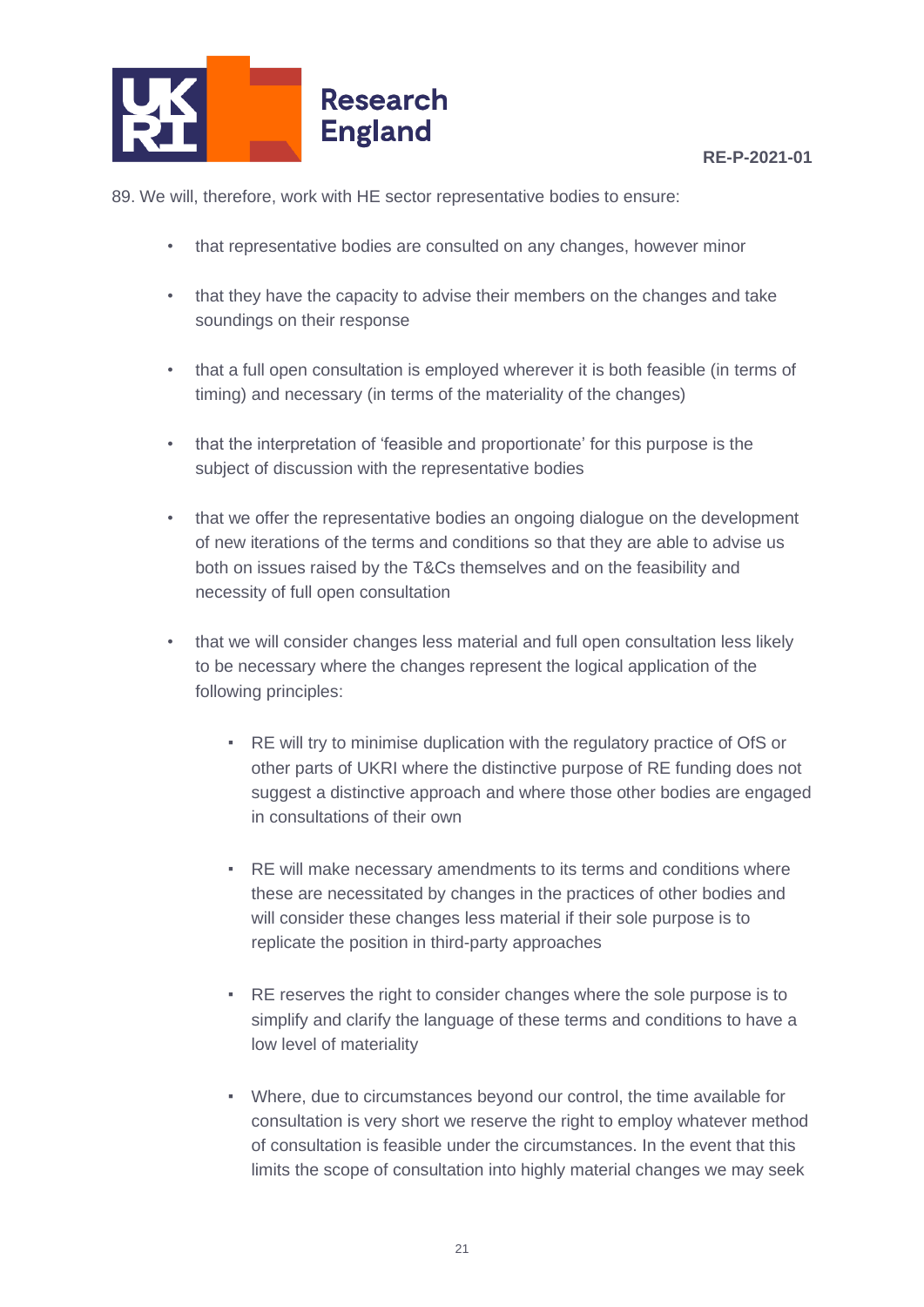

#### **RE-P-2021-01**

to reopen consultation on novel elements of the terms and conditions after they come into force.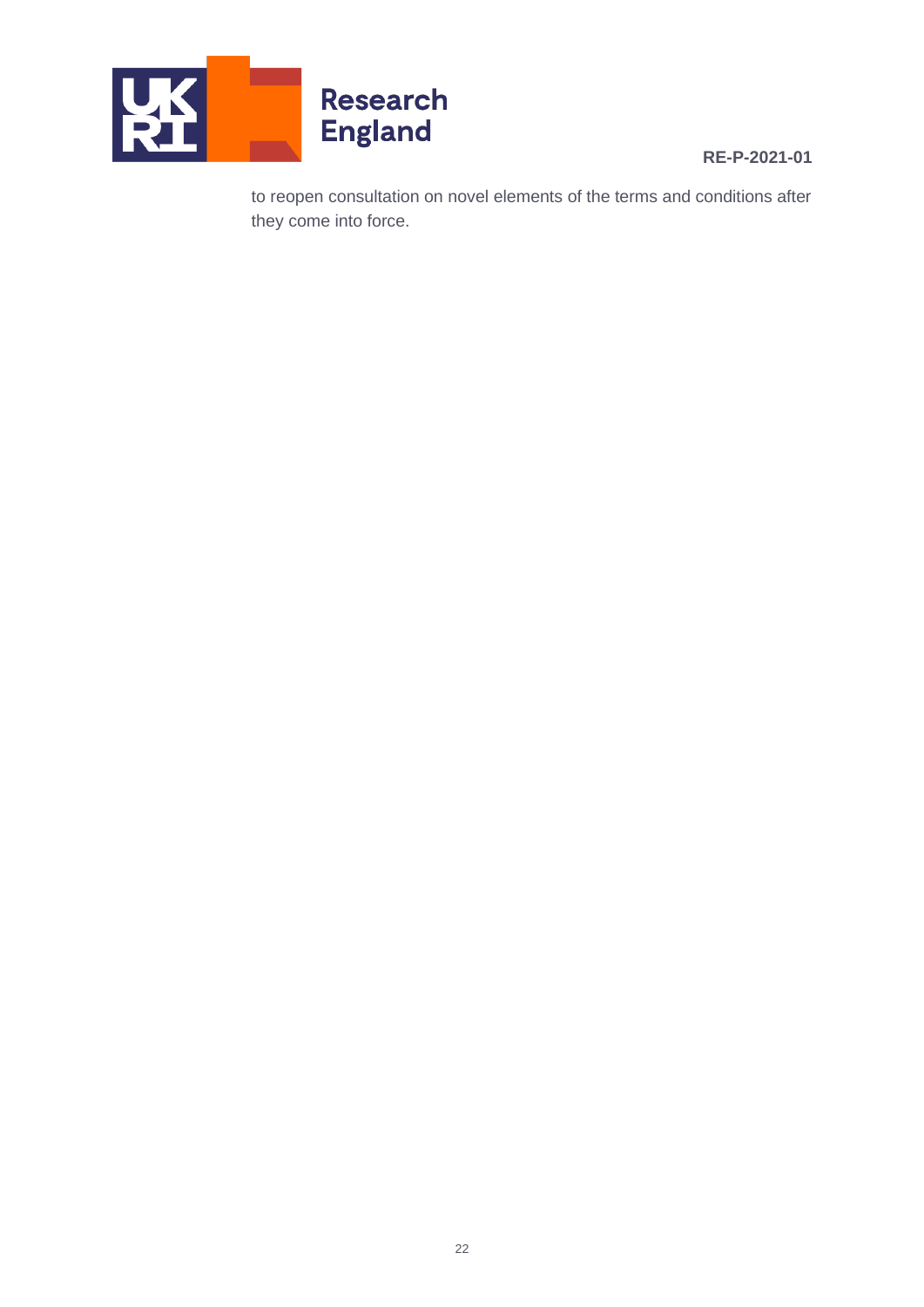

### <span id="page-22-0"></span>**Annex A:**

# <span id="page-22-1"></span>**Terms and Conditions for Competitively Allocated Project Funding**

1. The following text describes standard conditions that relate to funding which is not allocated by formula. These conditions are applicable to all competitively won project funding, unless otherwise stated in the award letter issued to the lead provider (grant awardee) for that project. Where conditions have previously been applied to funded projects, those conditions will continue to apply unless otherwise stated. These conditions are addition to, and do not replace, the Research England Conditions of Grant set out in the main body of this document.

2. Award letters and any associated annexes sent to the grant awardee notifying that an award has been made, will:

- a) Set out the amount of Research England grant being provided.
- b) Set out the purposes of the grant.
- c) Set out specific terms and conditions related to a grant award, or any additional terms and conditions that reflect Research England's view of the specific characteristics of the project being funded.
- d) Set out the specific terms and conditions related to end of grant, final monitoring reporting and assurance arrangements.
- e) Set out our potential requirements for project reviews and provision of information to inform periodic evaluations of the awarding fund.
- f) Include requirements for payments and the payment profile.

### <span id="page-22-2"></span>**Finance and risk**

3. The grant awardee is responsible for overall accountability for the funding and this cannot be delegated to another organisation without our written permission in advance. The grant awardee is also receiving funding from us on behalf of the project and is responsible for distributing and monitoring the funding among partners as well as supplying monitoring information on the progress of the project. The grant awardee must ensure that all payments made from the awarding fund comply with the general principle to not pay in advance of need.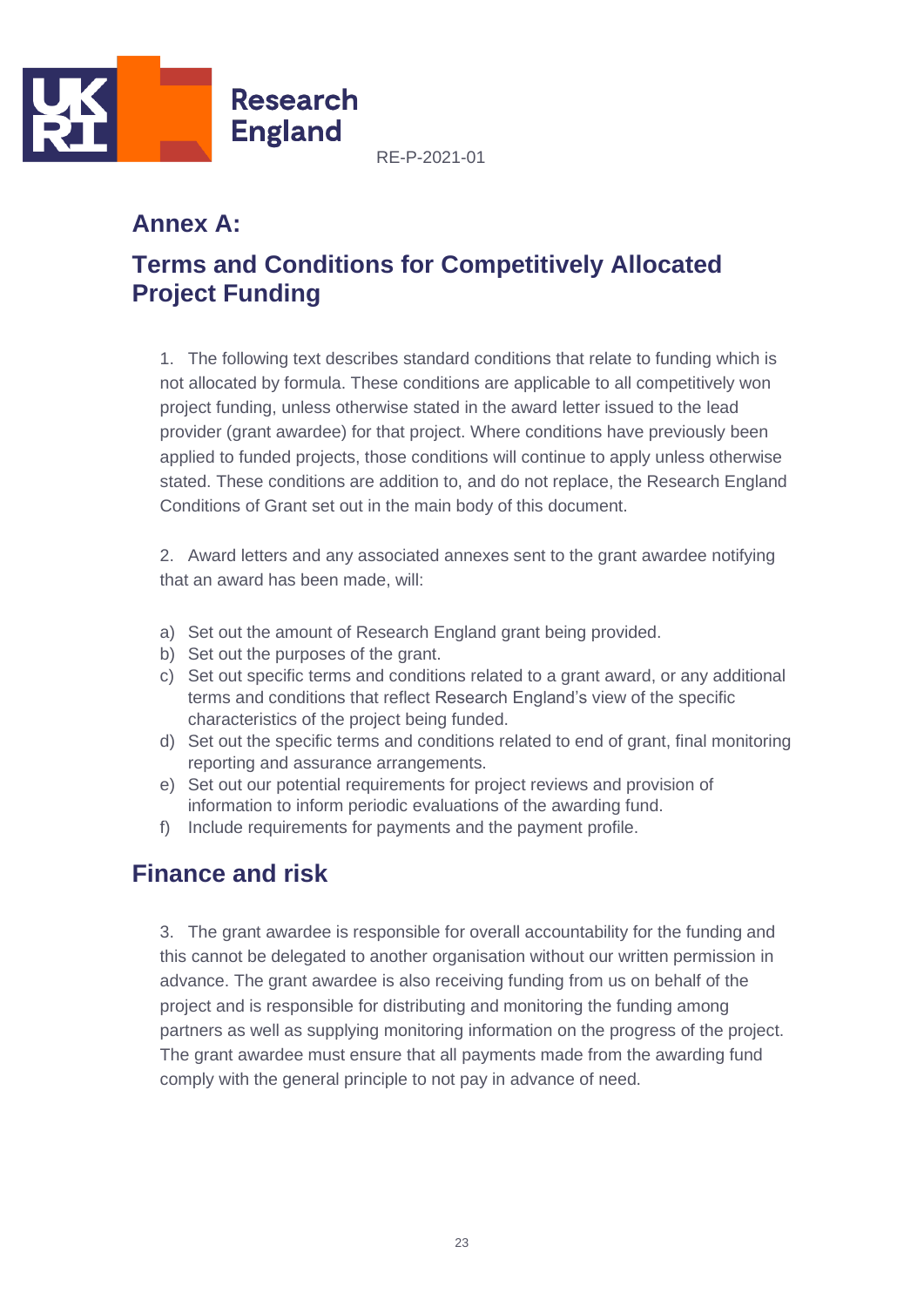

4. We expect the terms of HM Treasury guidance 'Managing Public Money'<sup>14</sup> to be adhered to in respect of using Research England funding to support your project.

5. The grant awardee may not transfer or pay any part of the grant to any other person, except as expressly agreed as part of the bid submitted to Research England.

6. The grant awardee must inform us promptly in writing (that is, outside the agreed reporting timescale if appropriate) if:

- a) there is a significant alteration to the project or a matter which is likely to significantly affect the intended aims, outcomes and/or outputs;
- b) there are delays in starting or implementing the project or the project is put on hold for any reason;
- c) there is a change in the total funding structure of the project, such that awarded monies come to support a larger proportion of the total cost of the project than originally agreed at approval;
- d) there are any significant changes to risk status of the project achieving its intended outcome;
- e) there are any awarded monies that have been, or are expected to be paid in advance of need.

7. We reserve the right to change monitoring arrangements if, in our judgement, any of the above matters mean that the project is unlikely to achieve the intended outcomes. We also reserve the right to take these courses of action if, in our judgement, the grant awardee fails to report any of the above issues to us in writing in a prompt manner.

8. We reserve the right to withhold or suspend payment of the grant and/or require repayment of all or part of the grant if:

- a) the grant is used for purposes other than those for which they have been awarded;
- b) the delivery of the project does not start within two months of the date of the award letter (unless otherwise stated in the letter) and the grant awardee fails to provide us with a reasonable explanation for the delay;
- c) we consider that satisfactory progress has not been made with the delivery of the project;
- d) we consider that the project is being delivered in a negligent manner;
- e) duplicate funding for the project is obtained from a third party;

<sup>14</sup> <https://www.gov.uk/government/publications/managing-public-money>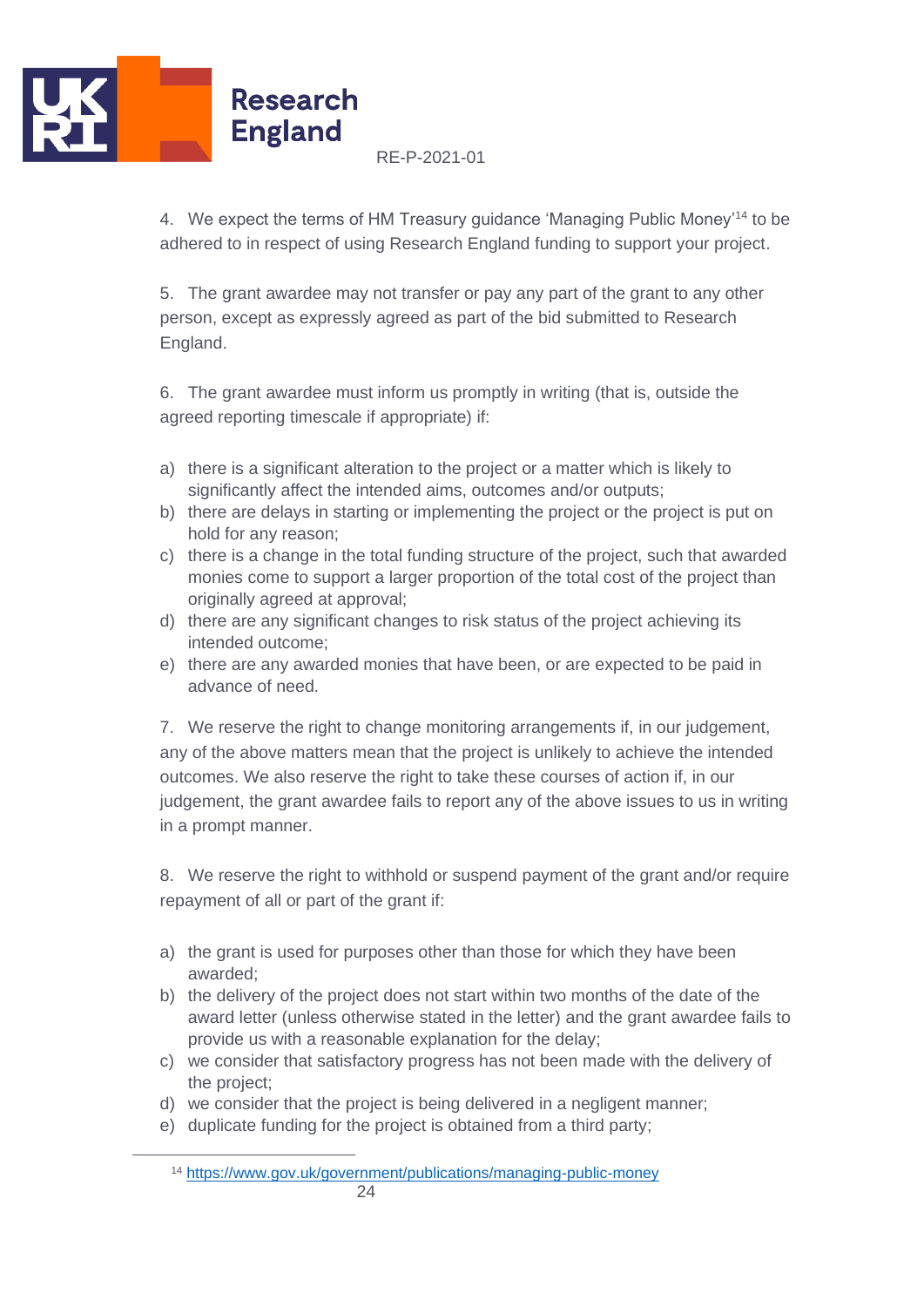

- f) funding is obtained from a third party which, in our reasonable opinion, undertakes activities that are likely to bring the project or Research England into disrepute;
- g) the grant awardee provides us with information which is materially misleading or inaccurate; or
- h) we consider that further payment would place public funds at risk;
- i) we consider further payments would not comply with the general principle that there is no payment in advance of need.

9. We will always consult with the grant awardee before taking any such action, unless immediate action is required in order to safeguard public funds.

10. Where any sum falls to be repaid to us in connection with the grant, we may recover that sum by way of set-off against any other sum payable by us to the grant awardee. Under no circumstances will the amount of the grant be increased in the event of any overspend in the delivery of the project.

11. Research England reserves the right to request that the grant awardee commission (or we will commission) an independent auditor to review progress of the project and compliance with the funding criteria and terms and conditions of grant at any stage in the project lifecycle. An appropriate notice period will be given of the intention to do this.

12. The following costs are not eligible expenditure: payments that support activity intended to influence or attempt to influence Parliament, Government or political parties, or attempting to influence the awarding or renewal of contracts and grants or attempting to influence legislative or regulatory action.

# <span id="page-24-0"></span>**Complying with legislation**

13. The grant awardee should ensure that any funding provided is used in ways compatible with relevant legislation. This includes equality legislation and any legislation applicable in the United Kingdom on or after 1 January 2021 that regulates the granting by a public sector body of any advantage which threatens to or actually distorts competition in the United Kingdom and/or any other country or countries ("UK Subsidy Control Framework"). If necessary, providers should seek legal advice to inform their delivery of the project.

14. As stated at paragraph 10 of the Research England Terms and Conditions 2021-22, it is the responsibility of the provider to monitor the progress of the project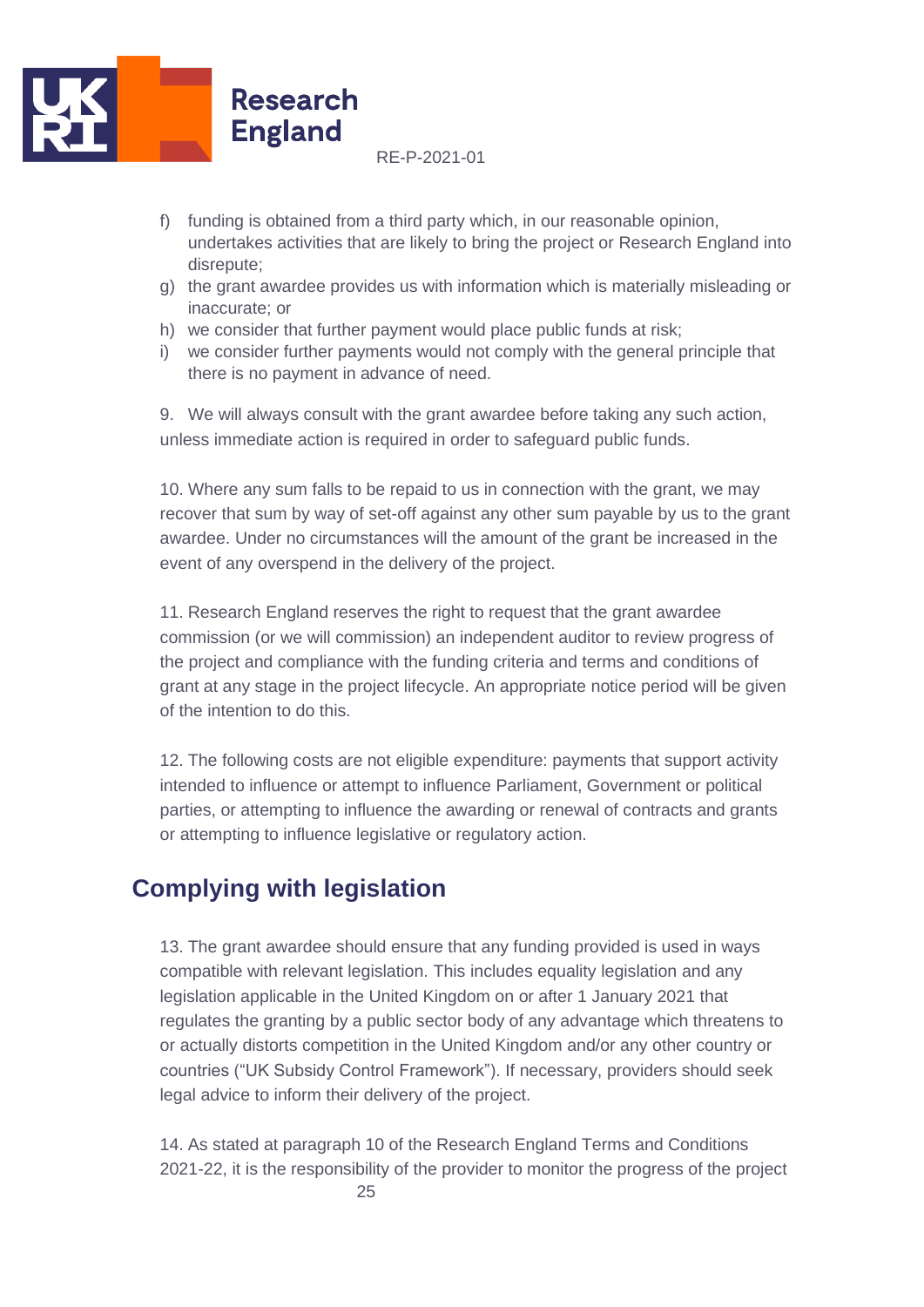

to ensure that it complies with applicable legislation. Providers must inform Research England in the first instance if they believe that any changes to the project proposal may impact on their compliance with applicable legislation.

### <span id="page-25-0"></span>**Environmental Impact**

15. Providers in receipt of grant funding must give due consideration to the environmental impact of their activities with the aim to minimise and mitigate harm wherever possible. The grant awardee may be required to provide documentary evidence of the considerations and steps taken to minimise the environmental harm of their work and the effectiveness of any mitigating measures put in place.

# <span id="page-25-1"></span>**Use and generation of big data**

16. Where facilities funded through the grant award use or generate data sets, providers should follow good governance practices to ensure security of data, and set work in a national context so that data generated can be of benefit to the economy and society more widely.

# <span id="page-25-2"></span>**Monitoring**

17. The grant awardee is required to fulfil our monitoring requirements for the project. We will confirm these monitoring requirements at the outset of the project and the specific arrangements applying to the project will be set out in the grant letter to enable us to monitor project progress.

18. We will monitor projects against the success criteria and milestones set out in the award letter. We will also ask for reporting on:

- a) any new risks, or changes to risks already included, and how these will be managed. If new risks are identified, we may agree a revised reporting timetable, revised or additional success criteria and/or revised terms and conditions of grant specifically related to the project.
- b) any programme slippage or details of underspend. Where there is slippage or underspend against the agreed payment profile, the grant awardee should include a revised project timetable and agree with us a revised expenditure profile.

19. We reserve the right to suspend, terminate or recover the grant if our monitoring requirements are not met. Additionally, monitoring requirements agreed at the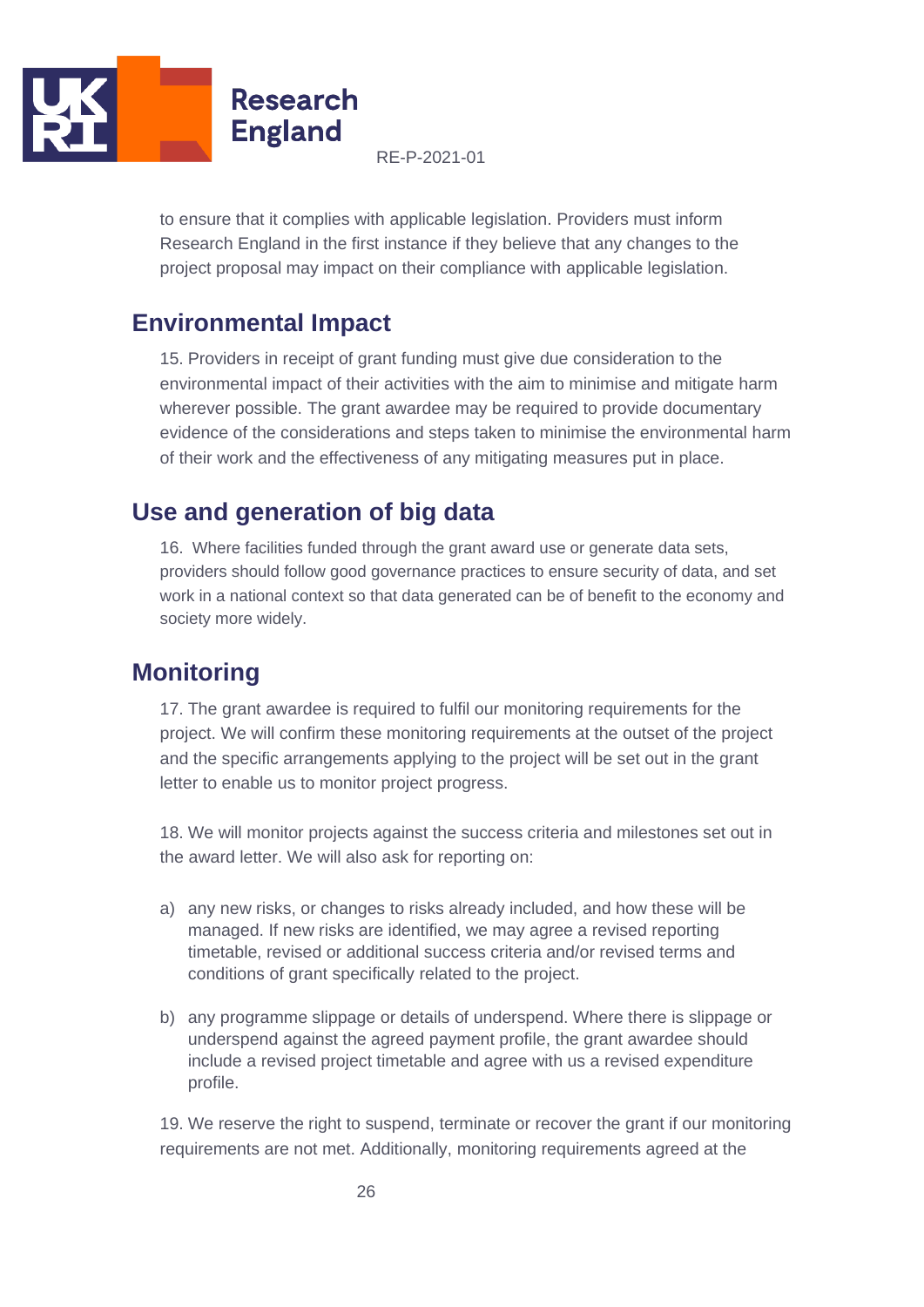

outset of the project are subject to adjustment by us upon receipt of progress reports or for any other reasonable cause. We will consult with the grant awardee before changing any monitoring requirements.

20. It is the grant awardee's responsibility to closely monitor the delivery and success of the project to ensure that its aims and objectives are being met and that the terms and conditions attached to the grant are being met. The grant awardee and partner organisations will keep separate, accurate up-to-date accounts and records of the receipt and expenditure of the grant. We have the right to review these accounts and records and to make copies of them.

# <span id="page-26-0"></span>**End of grant reporting and assurance**

21. The grant awardee is required to fulfil our end of grant final monitoring reporting and assurance requirements for the project, as set out at the outset of the project in the award letter.

22. As part of the final report, the grant awardee will be asked to provide financial assurance that the grant has been used in accordance with the terms and conditions set out and for the purposes intended. This should take the form of a self-certification by the provider. The certificate must be signed by the accountable officer (usually the head of provider).

23. The final report together with the assurance report must be received by us by the deadline set out in the award letter. If we fail to receive a final report and financial self-certification on time, we reserve the right to conduct an audit of the project directly and recover from the grant awardee the cost of that audit if we see fit. If we do not receive adequate final statements (for example, if the auditors are not satisfied that the grant has been used in accordance with any specific terms and conditions and/or for the purposes intended) we reserve the right to recover an amount up to the value of the entire grant.

24. As part of this assurance, grant awardees will also need to confirm that any leveraged funding contributions to the project have been maintained. Where the total spend on the project has been less than originally forecasted, any saving will need to be split equally between all funding parties.

25. Should any part of the grant monies remain unspent at the end of the project, these will be promptly reclaimed by deduction from the provider's main Research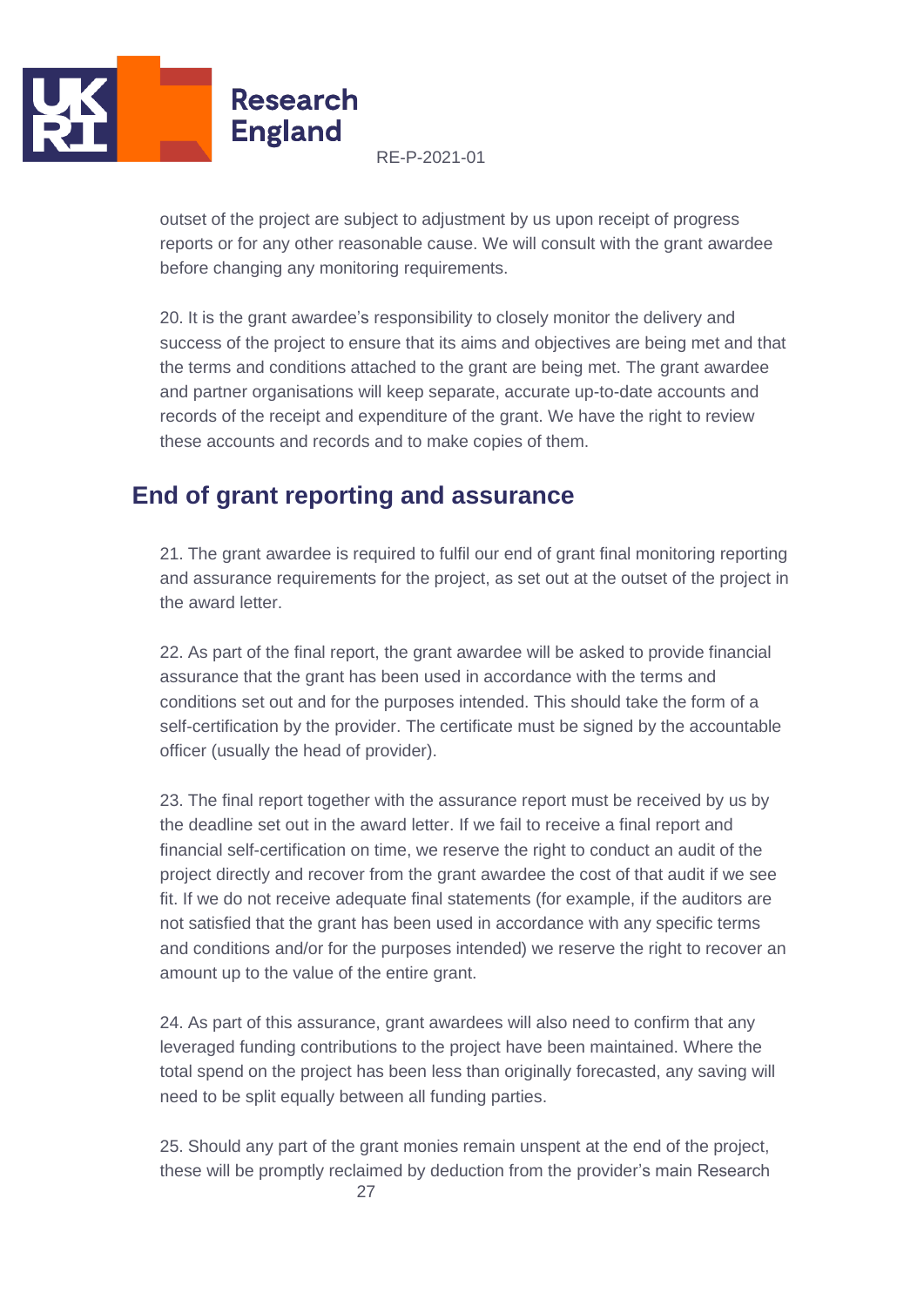

England grant. Where the amount repayable exceeds the provider's main Research England grant, an invoice will be issued.

# <span id="page-27-0"></span>**Project reviews and evaluation**

26. We may require the grant awardee to contribute to a future evaluation of the awarding fund, which may come to fruition sometime after the funding period ends.

# <span id="page-27-1"></span>**Publicity and acknowledgement of funding**

27. We require providers to use the Research England logo on printed materials, signage and websites associated with specific projects that we have provided funding for. We expect Research England to be acknowledged in any promotion of the project and we may also wish to develop with providers joint press announcements of projects. We require providers to include acknowledgement of Research England's funding in any research outputs resulting directly from funding which is intended to produce those outputs. We suggest that providers use this standard text: 'This work was supported by Research England under the X funding stream'.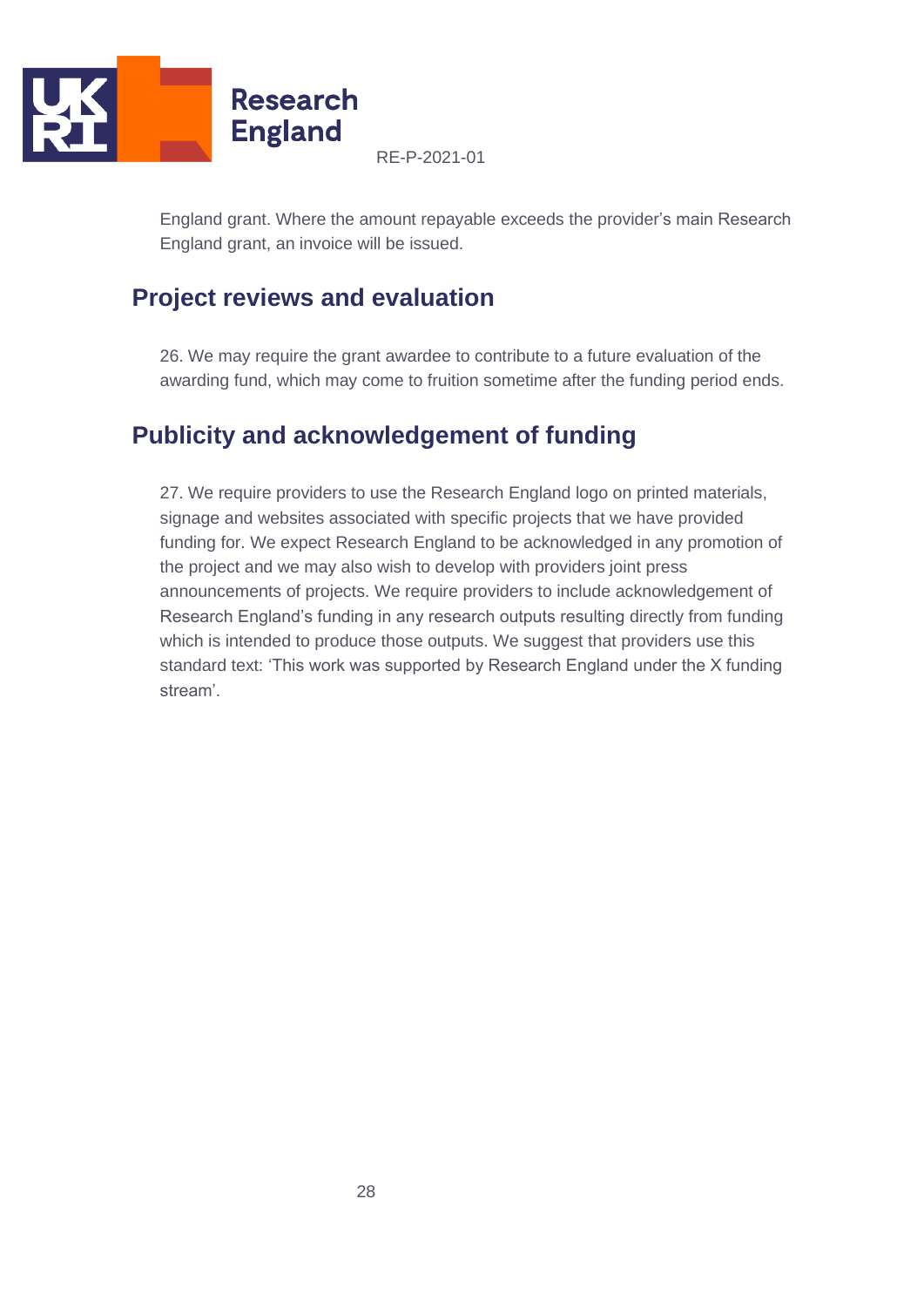

# <span id="page-28-0"></span>**Annex B: Accountability framework**

# <span id="page-28-1"></span>**Introduction**

- 1. This document describes the broad accountability framework that exists between Research England and the higher education providers that Research England funds, drawing on the authorities and legislative provisions that underpin Research England's funding role.
- 2. It is intended to provide contextual information for anyone seeking to understand how Research England's funding relationship with higher education providers works. It is not to be used as a substitute for legal advice.

# <span id="page-28-2"></span>**Research England's statutory funding powers**

- 3. Research England was established as a Council of UK Research and Innovation (UKRI) in the Higher Education and Research Act 2017 ("the 2017 Act"). The 2017 Act, along with any related secondary legislation, provides the legal basis for Research England's funding role. Under the 2017 Act, Research England provides funding to registered higher education providers for:
	- a. The undertaking of research or knowledge exchange;
	- b. The provision of facilities for research or knowledge exchange.
- 4. Since August 2019, Research England provides funding to higher education providers in line with provisions under Section 97 of the 2017 Act, as above.
- 5. UKRI routinely delegates specific responsibilities to Research England. This is required by the 2017 Act and by the BEIS-UKRI framework<sup>15</sup> document. This is done through strategic delegations from the UKRI Board to the Research England Council, and through financial, policy and operational delegations from the UKRI CEO to the Research England Executive Chair. These delegations are set out in Research England's Strategic Delivery Plan, which is approved by the Research England Council and the UKRI Board.
- 6. The BEIS-UKRI framework document underpins the relationship between the government Department for Business, Energy and Industrial Strategy (BEIS) and

<sup>29</sup> <sup>15</sup> <https://www.ukri.org/wp-content/uploads/2020/10/UKRI-111020-UKRIFrameworkDocument.pdf>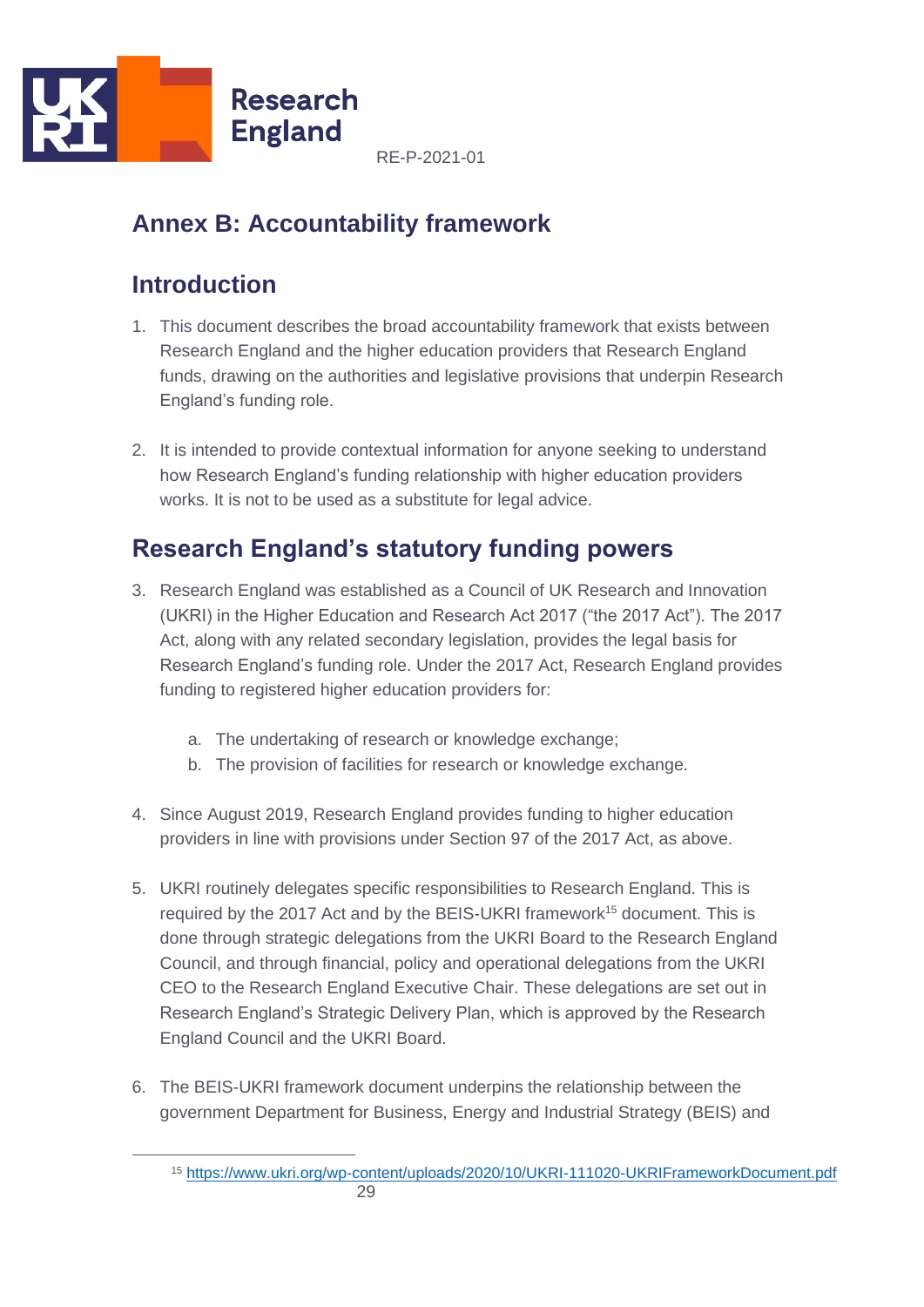

UKRI. This includes a range of requirements and commitments on both bodies, helping to secure optimal outcomes for the public funding flowing through UKRI.

7. UKRI (and by extension Research England) is subject to the requirements of Managing Public Money.<sup>16</sup> That document sets out the main principles for dealing with resources in UK public sector. UKRI is also required to present to Parliament an annual report and accounts for each financial year, in line with requirements in the 2017 Act.

# <span id="page-29-0"></span>**Terms and conditions of grant**

- 8. Higher education providers in receipt of Research England grant funding are required to comply with the Terms and Conditions of Research England Grant. These terms and conditions set out the formal relationship between UKRI and the higher education providers that it funds, and their governing bodies and accountable officers, in relation to UKRI funds administered through Research England.
- 9. Research England is required, under the 2017 Act, to consult such persons as Research England considers appropriate before determining any terms and conditions to be imposed on its funding. In practice, this means Research England will consult before changing its terms and conditions of grant.

# <span id="page-29-1"></span>**Regulatory arrangements**

10. The OfS is the main regulator of higher education providers in England, and Research England will rely on OfS carrying out its regulatory role for assurance on its own funding. For instance, it is a condition of registration that a higher education provider be well-managed, well-governed and financially sustainable; compliance with such conditions, and the associated regulatory monitoring, remains a sensible and non-duplicative form of assurance for Research England.

# <span id="page-29-2"></span>**Additional assurance**

11. In addition to provider-level assurance activity, Research England undertakes other specific audit and assurance activity from time to time, including routine assurance and audit of higher education providers' data that underpin its funding methods,

<sup>16</sup> <https://www.gov.uk/government/publications/managing-public-money>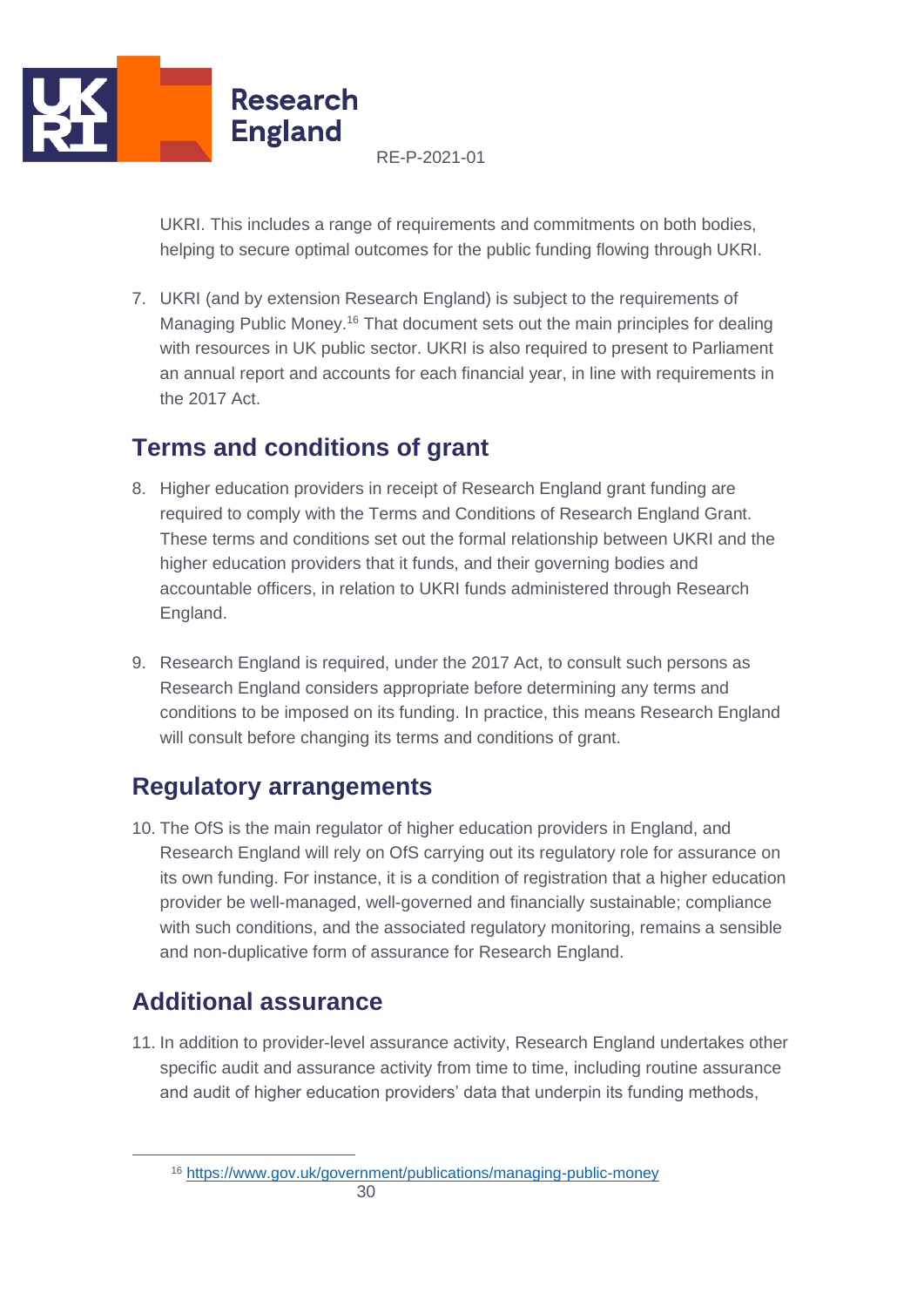

and assurance of capital funding provided through schemes such as the UK Research Partnership Investment Fund (UKRPIF).

12. Assurance is further derived from Research England's formula funding processes, which fund in line with performance (e.g. as measured through assessment in the Research Excellence Framework). Research England also draws additional assurance on with the HEIs that it funds through formal institutional engagement and dialogue.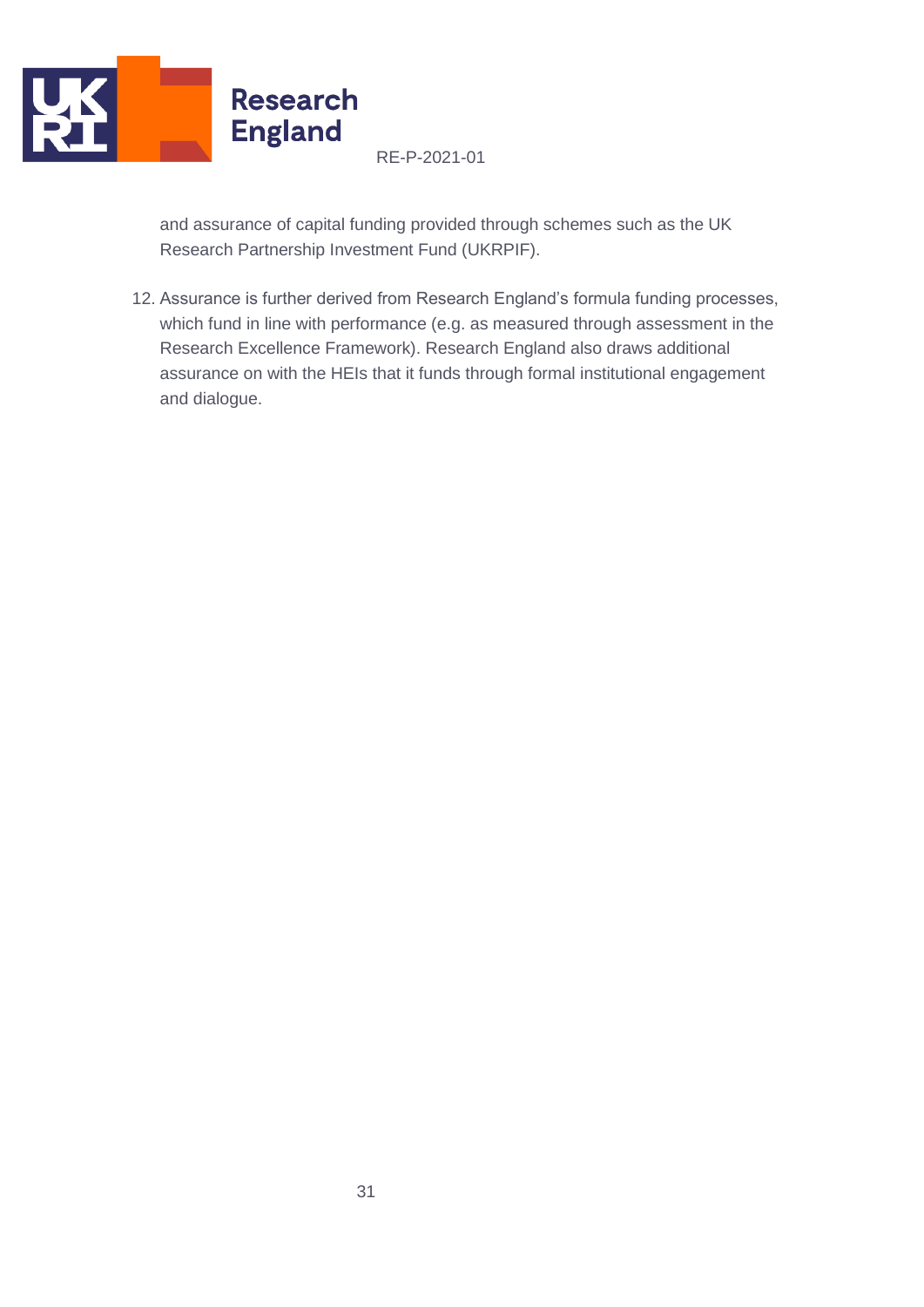

# <span id="page-31-0"></span>**Annex C: Definitions and abbreviations**

| <b>Accountable</b><br>officer             | A senior officer (normally the head) of a provider responsible and<br>accountable to OfS and Research England (and ultimately to Parliament)<br>for ensuring that the provider uses OfS and Research England funds in<br>ways that are consistent with the purposes for which those funds were<br>given, and complies with the conditions attached to them. These include<br>the conditions set out in the Higher Education and Research Act 2017<br>and in these terms and conditions of Research England grant. |
|-------------------------------------------|-------------------------------------------------------------------------------------------------------------------------------------------------------------------------------------------------------------------------------------------------------------------------------------------------------------------------------------------------------------------------------------------------------------------------------------------------------------------------------------------------------------------|
| <b>Accounting</b><br>officer (of<br>UKRI) | As accounting officer, the chief executive of UKRI has a personal<br>responsibility to safeguard public funds and achieve value for money as<br>set out in HM Treasury guidance, 'Managing Public Money' and any<br>subsequent guidance. This includes responsibility for the public funds<br>allocated by UKRI to higher and further education providers and other<br>bodies for education, research and associated purposes.                                                                                    |
| <b>Accounts</b><br>direction              | OfS publish an annual accounts direction, which states OfS's and<br>Research England's financial reporting requirements. OfS registered<br>providers and their external auditors must comply with it.                                                                                                                                                                                                                                                                                                             |
| <b>ANOC</b>                               | Adjusted net operating cash flow.                                                                                                                                                                                                                                                                                                                                                                                                                                                                                 |
| <b>ASSUR</b>                              | Annual sustainability assurance reports.                                                                                                                                                                                                                                                                                                                                                                                                                                                                          |
|                                           | Governing body The university council, board of governors or other body ultimately<br>responsible for the management and administration of the provider's<br>revenue and property, and the conduct of its affairs.                                                                                                                                                                                                                                                                                                |
| HE                                        | Higher education.                                                                                                                                                                                                                                                                                                                                                                                                                                                                                                 |
| <b>HEFCE</b>                              | Higher Education Funding Council for England.                                                                                                                                                                                                                                                                                                                                                                                                                                                                     |
| <b>HEP or</b><br>'Provider'               | Higher education provider.<br>The use of this term refers to:<br>(a) higher education providers receiving funding from Research England<br>in line with regulatory arrangements in the transitional period;<br>(b) registered higher education providers that receive Research England<br>funding from 1 August 2019 under the OfS regulatory framework.                                                                                                                                                          |
| <b>HESA</b>                               | <b>Higher Education Statistics Agency.</b>                                                                                                                                                                                                                                                                                                                                                                                                                                                                        |
| <b>JANET</b>                              | High-speed computer network supported by all the four higher and further<br>education funding bodies, which links universities and colleges in the UK.<br>SuperJANET is the enhanced network.                                                                                                                                                                                                                                                                                                                     |